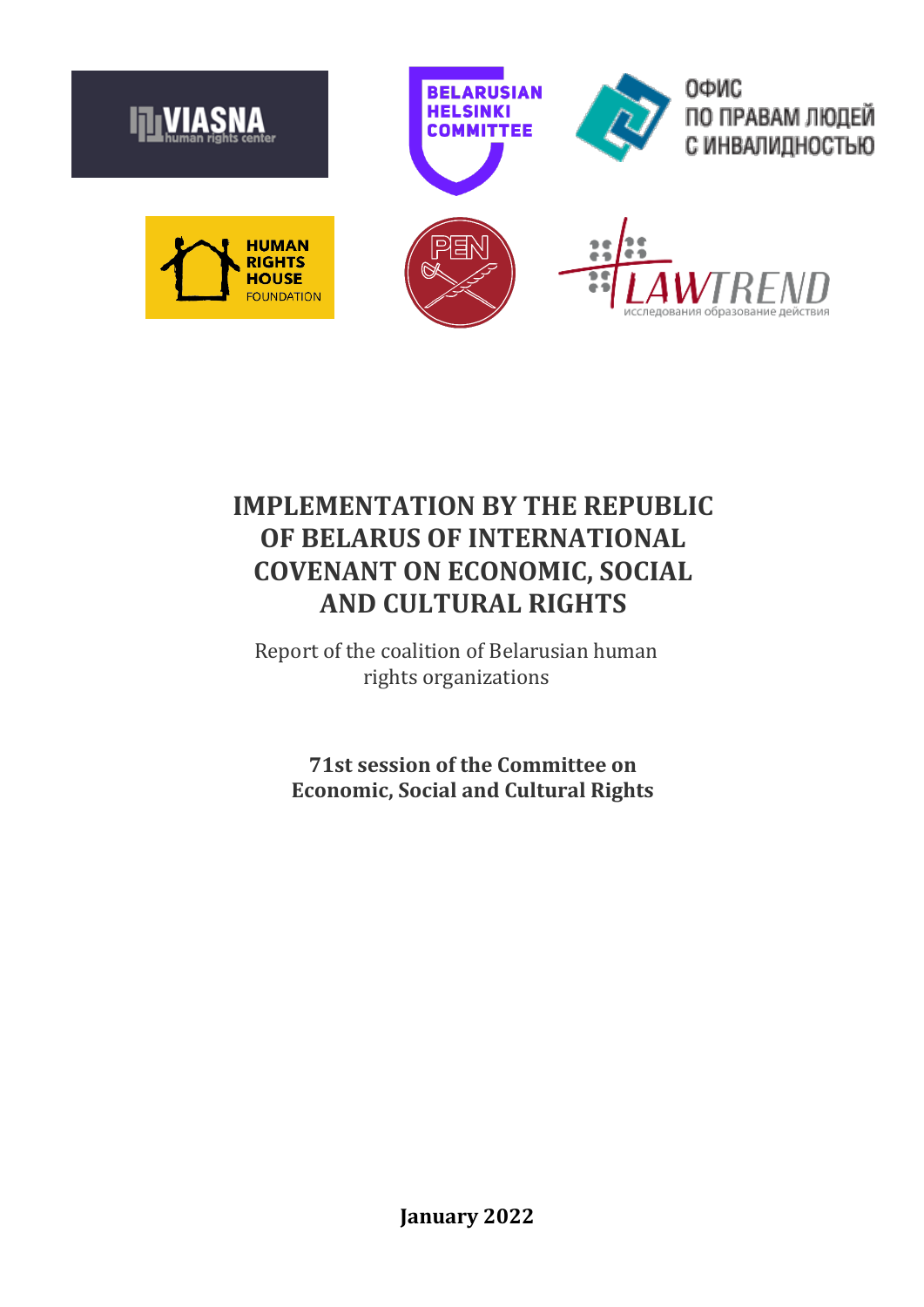## Context

| Progress made towards the adoption of a comprehensive anti-discrimination law (Question 7)  4 |  |
|-----------------------------------------------------------------------------------------------|--|
|                                                                                               |  |
|                                                                                               |  |
| Enforcement of the regulations on the registration of civil society organizations working on  |  |
|                                                                                               |  |
| The measures taken to remove the legal prohibition of women's right to work (Question 11)  6  |  |
|                                                                                               |  |
|                                                                                               |  |
| The right to work - the right of women to equal access and return to the labour market7       |  |
|                                                                                               |  |
|                                                                                               |  |
|                                                                                               |  |
|                                                                                               |  |
|                                                                                               |  |
|                                                                                               |  |
|                                                                                               |  |
|                                                                                               |  |
|                                                                                               |  |
|                                                                                               |  |
|                                                                                               |  |
|                                                                                               |  |
|                                                                                               |  |
|                                                                                               |  |
|                                                                                               |  |
|                                                                                               |  |
|                                                                                               |  |
|                                                                                               |  |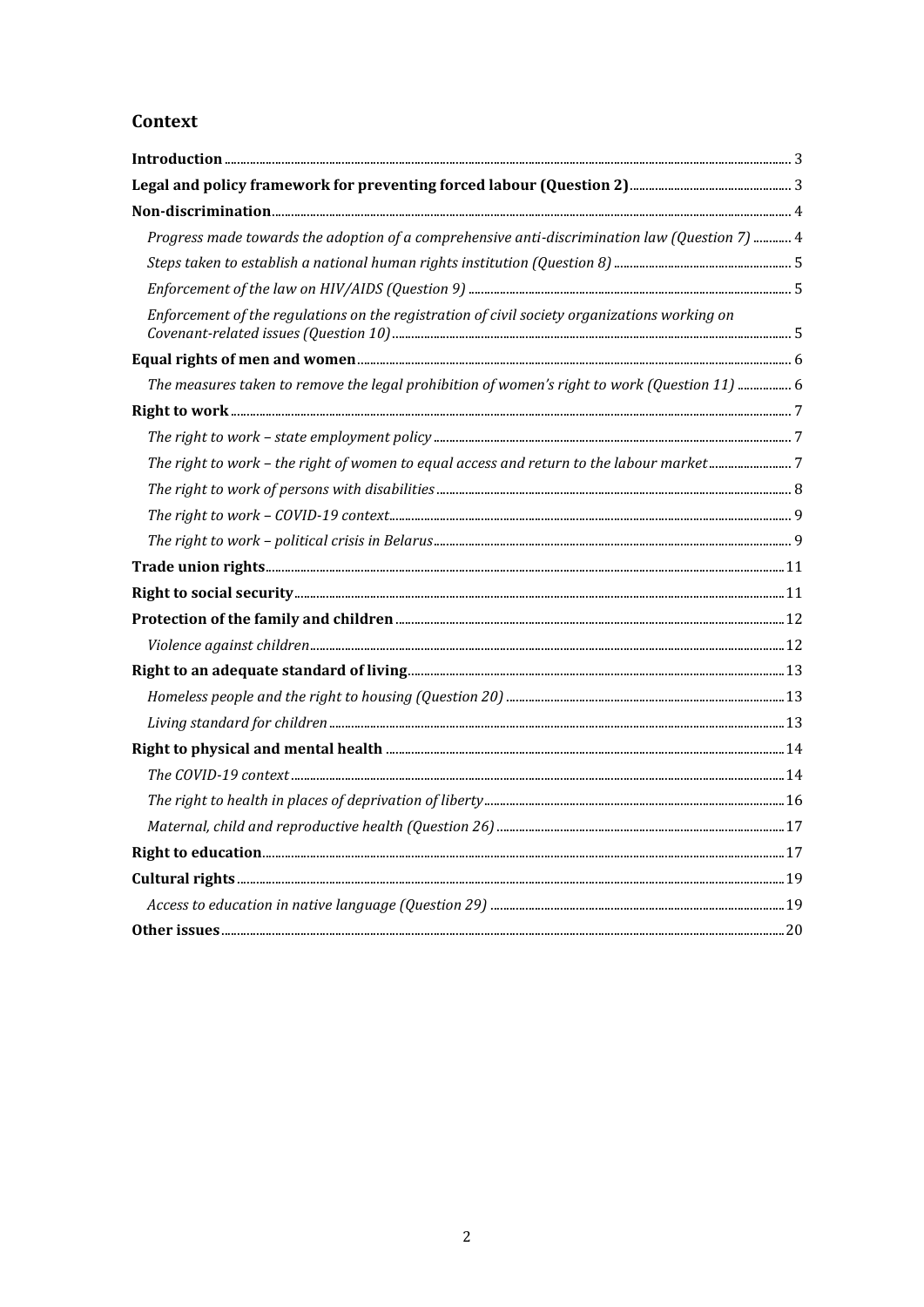## <span id="page-2-0"></span>**Introduction**

This report was prepared by Belarusian human rights organizations<sup>1</sup> for the  $71$ <sup>st</sup> session of the Committee on Economic, Social and Cultural Rights.

The report contains information on some aspects of the implementation of social, economic and cultural rights in Belarus. The report is presented in the form of answers to some questions of the Committee for the Republic of Belarus (E/C.12/BLR/QPR/7), as well as additional information on the Government's implementation of economic, social and cultural rights.

We would like to draw the Committee's attention, first of all, to the serious and massive violations of social, economic and cultural rights, which have occurred in Belarus during the last two years of the reporting period, such as:

- politically motivated mass dismissals in various fields (healthcare, public service, industry, education, culture, science, etc.), which were the reaction of the authorities to employees' expression of their civic position by participating in peaceful protests, public speeches, in various cultural forms;
- politically motivated expulsions of students from educational institutions;
- detention of detainees on politically motivated cases in inhuman, degrading conditions;
- failure to provide medical care to detainees, who participated in peaceful protests, those in detention centers for offenders, temporary detention centers and pre-trial detention centers, as well as to those convicted for political reasons;
- restrictions on receiving transfers, including personal hygiene products, for detainees and those serving administrative arrest on politically motivated cases.

## <span id="page-2-1"></span>**Legal and policy framework for preventing of forced labour (Question 22)**

1.1. Decree of the President of the Republic of Belarus No. 3 of April 2, 2015 "On the promotion of employment of the population", as amended and supplemented by Decree No. 1 of January 25, 2018, still contains sanctions for persons not employed in the economy in the form of imposing the obligation to pay for the part of utilities at higher tariff levels (in particular for heating – it is 5 times more expensive than the subsidized tariff, which applies to other categories of payers, regardless of their financial situation).

1.2. The introduction of such measures is not caused by economic prerequisites: the law includes, for example, members of creative unions, clergymen, students and some other categories of persons not engaged in economic activity in the category of those employed in the economy. At the same time, persons studying in various forms of additional education for adults and the unemployed who had not been registered for the corresponding account fell into the category of those who are not employed in the economy (registration is not stimulated by the symbolic amount of the allowance – from 20,3 to 58 Belarusian rubles<sup>3</sup>), parents who are engaged in raising children over 7 years old.

1.3. The practice of forced labor remains in the "medical and labour rehabilitation centres" (hereafter – MLRC, in Russian – ЛТП) – closed institutions of the system of the Ministry of Internal Affairs' Department of Corrections, to which people suffering from alcohol or drug addiction are exposed to. Refusal of employment or self-termination of work entails the imposition of disciplinary measures: placement in a disciplinary room for up to 10 days4.

1.4. Forced labor also continues to be a punitive measure against people, whose children were removed from the family as a result of the deprivation of their parental rights. If they are unable to compensate

<sup>1</sup> **Belarusian Helsinki Committee** [\(https://belhelcom.org/en,](https://belhelcom.org/en) office@belhelcom.org) – general coordination and edition as well as preparation of the following chapters: Non-discrimination, Equal rights of men and women, Right to work, Right to social security, Right to an adequate standard of living, Right to education, Right to physical and mental health and other issues; **Human rights center "Viasna"** [\(https://spring96.org/en\)](https://spring96.org/en) – Preventing of forced labour, Right to work, Right to physical and mental health; **Office for the Rights of Persons with Disabilities** [\(https://www.disright.org/ru\)](https://www.disright.org/ru) – Non-discrimination, Right to work, Right to education; **Lawtrend** [\(https://www.lawtrend.org/\)](https://www.lawtrend.org/) – situation with CSOs; **PEN Belarus** [\(https://penbelarus.org/en\)](https://penbelarus.org/en) – Cultural rights. <sup>2</sup> Here and further, the numbering of questions corresponds to the List of issues prior to submission of the seventh periodic report of Belarus, adopted by the pre-sessional working group at its sixty-third session (15–19 October 2018), E/C.12/BLR/QPR/7;

<sup>3</sup> from 8 to 23 US dollars at the exchange rate at the time of preparation of the Report;

<sup>4</sup> <https://spring96.org/ru/news/92823>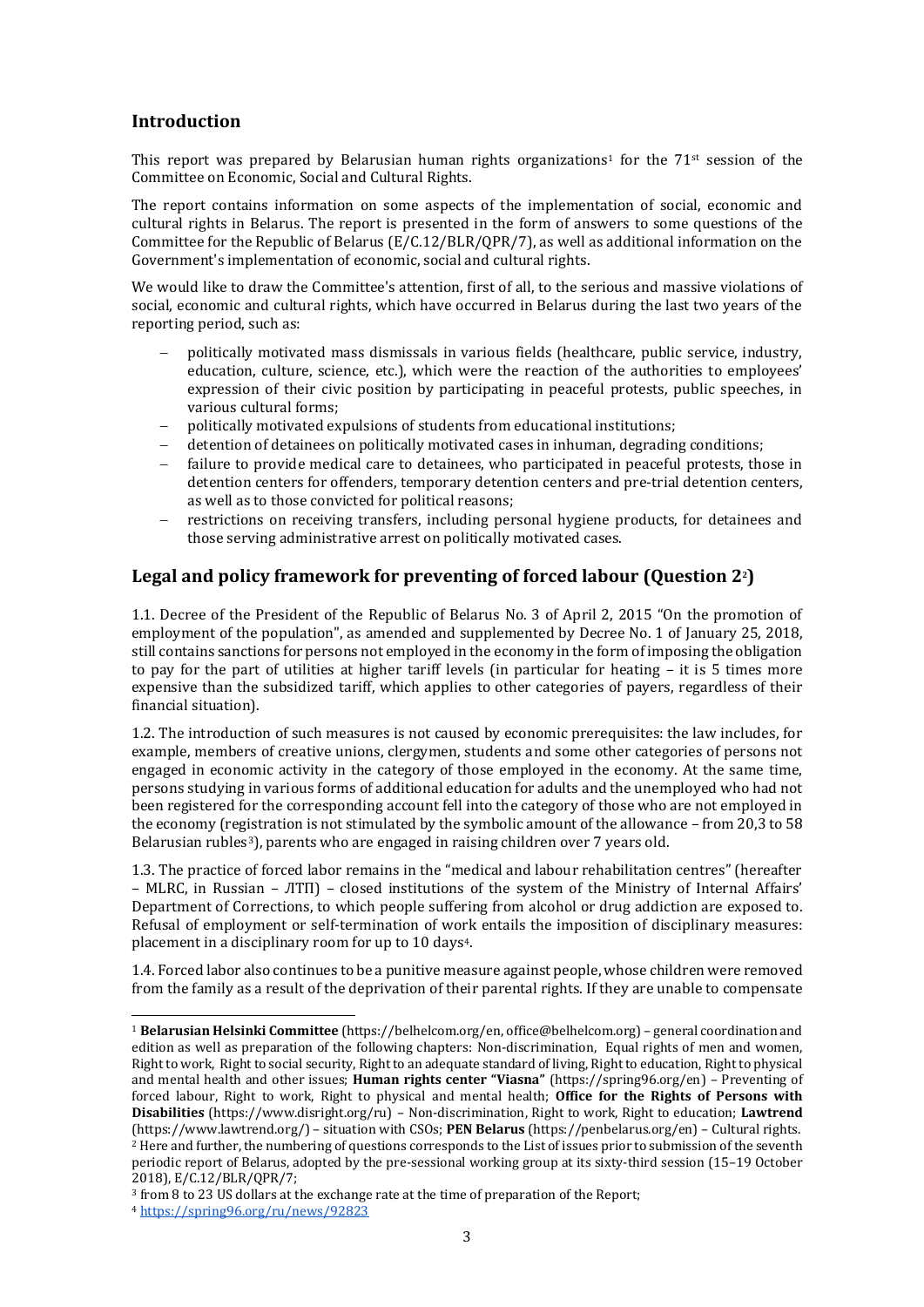for the state expenses for raising their children in the state institutions on their own, parents are subject to compulsory employment and up to 70% of their wages are withheld to reimburse such expenses. Evasion of such work is punishable by administrative arrest out of the court, and may also entail criminal punishment.

1.5. Decree of the President of the Republic of Belarus No. 3 of April 2, 2015 "On the promotion of employment of the population" with amendments and additions made by Decree No. 1 of January 25, 2018 granted the right to commissions for the coordination of work to promote employment of the population established by the local executive authority to make decisions on the need to send ablebodied unemployed citizens leading an "antisocial" lifestyle to medical and labor dispensaries. Relevant amendments were made to the Law "On the procedure and conditions for sending citizens to medical and labor dispensaries and conditions of stay in them."

1.6. State bodies do not provide disaggregated data on persons in MLRCs and their number. As of September 1, 2016, there were 6,788 people in Belarusian MLRCs, 1,341 of them were women; after that, information about the number of prisoners in MLRCs have not been published. In 2020, 4,494 people were sent to the MLRCs by the courts, in the first half of 2021 – 3,332. The term of detention in the MLRCs can be from 6 to 30 months.

1.7. There is ongoing practice of involvement of employees of state organizations, students of schools and higher educational institutions, including minors, in seasonal agricultural harvesting. Such works never belong to the normal labor duties of employees and are carried out in compliance with the orders of local executive authorities, thus having a mobilization character. Conscripts are also often forced to participate in harvesting, even though it is outside of their military service' duties. The work is unpaid.

1.8. The practice of attracting workers to unpaid work on weekends in the form of so-called "subbotniks" is also underway. Despite the declared voluntary nature, employees do not have the opportunity to refuse to participate in such events due to the threats of sanctions.

1.9. At the social institutions of permanent residence for persons with disabilities ("boarding schools"), there are facts of attracting residents to compulsory labor activity without concluding appropriate contracts. It is not "occupational therapy", because it is not conditioned by appropriate social technologies and has no legal grounds.

## <span id="page-3-0"></span>**Non-discrimination**

#### <span id="page-3-1"></span>*Progress made towards the adoption of a comprehensive anti-discrimination law (Question 7)*

2.1. In 2019, the deadline for the implementation of the Interdepartmental Plan for the implementation of the recommendations adopted by the Republic of Belarus following the second cycle of the Universal Periodic Review in the United Nations (hereafter - UN) Human Rights Council and the recommendations addressed to the Republic of Belarus by the human rights treaty bodies for 2016- 2019 (hereinafter referred to as the Interdepartmental Plan) ended. One of the activities of the plan was "conducting an analysis of legislative acts regarding the need of the consolidation of normative prescriptions on the inadmissibility of discrimination on any grounds, as well as determining the feasibility of the preparation of a comprehensive legislative act prohibiting such discrimination." Civil society and relevant NGOs had certain hopes for the adoption of the law based on the results of the study of this issue. However, in 2019 it became known that the government recognized that it was inappropriate to adopt comprehensive anti-discrimination legislation. Inclusive national consultations on the feasibility to adopt the anti-discrimination legislation were held without civil society organizations.

2.2. The lack of the comprehensive anti-discrimination legislation continues to be one of the reasons why many vulnerable groups are unable to fully exercise the rights guaranteed by the International Covenant on Economic, Social and Cultural Rights (hereafter - ICESCR). In the absence of the comprehensive anti-discrimination legislation, a definition of indirect discrimination, a universal ban on discrimination in all spheres of life, a requirement for mandatory anti-discrimination expertise in the process of drafting regulations, as well as effective remedies, State equality policies are not able to provide protection against direct and indirect discrimination effectively, therefore people are not able to exercise and protect their rights effectively.

2.3. One of the significant problems in the implementation and protection of the right to equal treatment and non-discrimination is the lack of effective mechanisms in Belarus for considering claims of discrimination. In the absence of a national human rights institution, one of the few ways to protect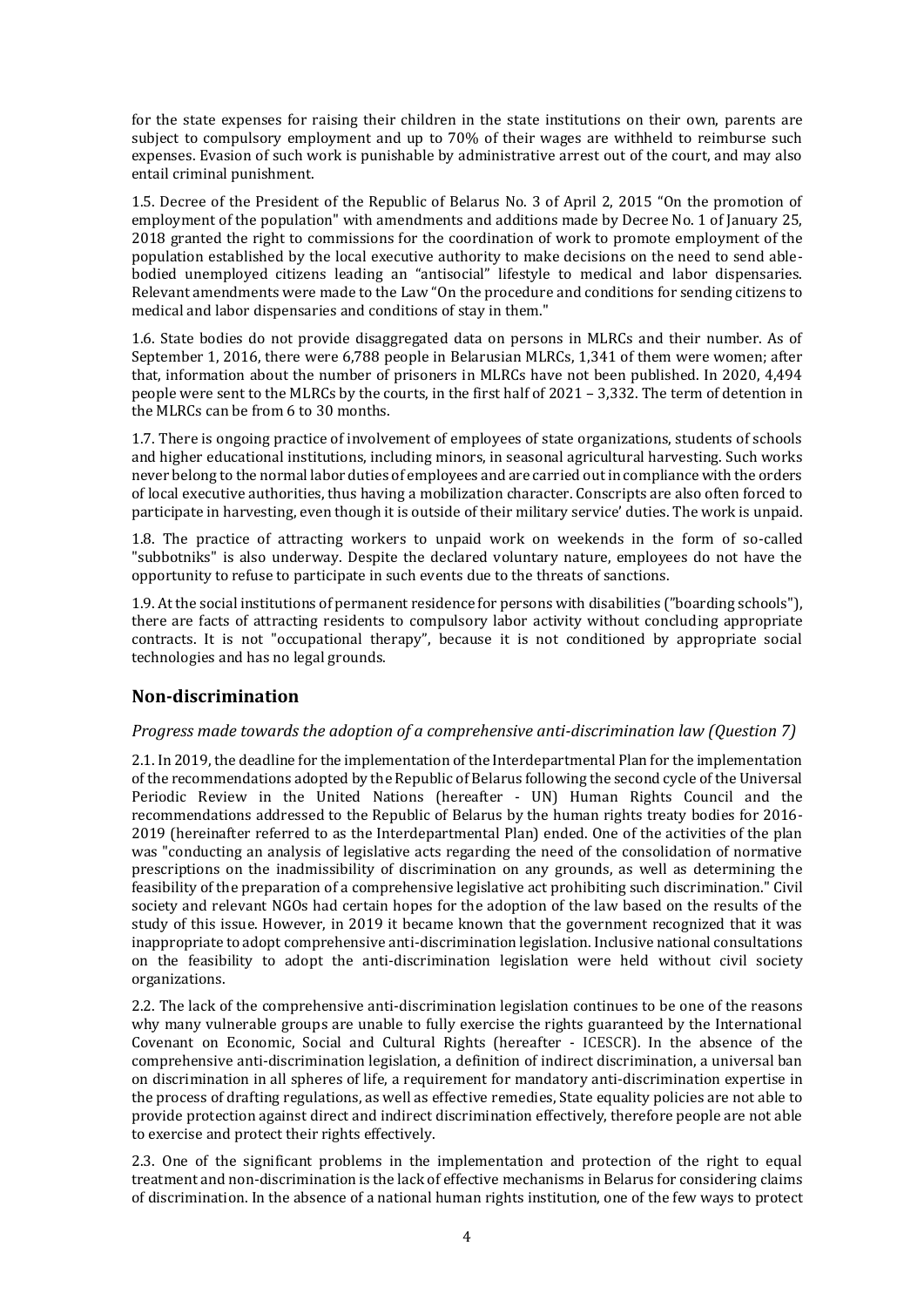the right to equal treatment is to go to court. However, due to the fact that the legal positivism prevails in legal and judicial practice, as well as the lack of consolidation of various forms of discrimination in legislation, except for one rather controversial definition in article 14 of the Labor Code, it makes difficult to use recourse to the court as a tool to protect the right to equal treatment. Moreover, until 2021 there has not been any cases in the Belarusian courts related to discrimination on a certain ground.

2.4. In 2018, a draft law "On the rights of persons with disabilities and their social integration" was prepared, in which separate novels on discrimination and its prohibition were introduced. At the time of preparation of the Report, the law has not been adopted, the final version of the law is not available to the public.

#### <span id="page-4-0"></span>*Steps taken to establish a national human rights institution (Question 8)*

2.5. The authorities have not demonstrated significant progress in establishing a national human rights institution. In accordance with the Interdepartmental Plan, it was planned to study the feasibility of creation of such institution. However, the process of studying this issue was not public, civil society organizations were not informed about the results of the work.

#### <span id="page-4-1"></span>*Enforcement of the law on HIV/AIDS (Question 9)*

2.6. Outdated legislation continues to impose limitations on professional choices available to persons living with HIV. They continue to be barred from serving in the army and cannot apply to study in educational establishments that prepare students for working in law enforcement and emergency authorities and thus are de facto denied access to these professions. Persons living with HIV are also not allowed to practice surgery. They are not allowed to adopt children, become guardians or foster parents of a child, including children living with HIV.

#### <span id="page-4-2"></span>*Enforcement of the regulations on the registration of civil society organizations working on Covenant-related issues (Question 10)*

2.7. Registration of civil society organizations in Belarus continues to be very difficult, including for organizations dealing with the issues related to the Covenant. To create a national public association, at least 50 people living in most regions of the Republic are required. To register a public association, it is necessary to prepare a large list of documents. A non-profit organization must have a legal address before registration, which must necessarily be located in non-residential premises. The state fee for registration of a national public association is 10 times higher than the fee for registration of a commercial organization. In practice, the authorities may refuse to register any non-profit organization.

2.9. During 2021, Belarusian civil society organizations were subjected to various forms of repression: administrative and criminal prosecution of their members, unreasonable requests for information, inspections, searches, coercion to make a decision on self-liquidation, forced liquidation5.

2.10. As of December 17, 2021, 304 NGOs are either in the process of forced liquidation, or lawsuits for forced liquidation have been filed against them, or they have already been liquidated<sup>6</sup>. At the same time, the grounds for liquidation often do not meet the requirements of the Belarusian legislation and do not fully comply with international standards in this area. Among the organizations being forcibly liquidated, organizations working with HIV/AIDS issues – Association of Non-Profit Organizations for Combating the HIV/AIDS Epidemic 'BelSet' antiAIDS' («БелСеть антиСПИД»), organizations working to protect the rights of prisoners, people with disabilities, cultural rights, a wide range of social and economic rights, in the field of youth employment, etc., for example, Information and educational institution 'Platforma' («Платформа»), Social information institution 'TimeAct' («ТаймАкт»), Educational human rights institution 'Office for the Rights of Persons with Disabilities' («Офис по правам людей с инвалидностью»), Republican Public Association 'Belarusian PEN-centre' («Белорусский ПЕН-центр»), Republican Human Rights Public Association 'Belarusian Helsinki Committee' («Белорусский Хельсинкский Комитет»), Institution 'Office of assistance and support of youth employment JurConsult'(«Офис помощи и поддержки занятости молодежи «ЮларКонсалт») (Youth Labor Rights), etc.

<sup>5</sup> [https://www.lawtrend.org/freedom-of-association/davlenie-na-belaruskie-organizatsii-grazhdanskogo](https://www.lawtrend.org/freedom-of-association/davlenie-na-belaruskie-organizatsii-grazhdanskogo-obshhestva-v-period-massovyh-repressij-sentyabr-2020-oktyabr-2021)[obshhestva-v-period-massovyh-repressij-sentyabr-2020-oktyabr-2021](https://www.lawtrend.org/freedom-of-association/davlenie-na-belaruskie-organizatsii-grazhdanskogo-obshhestva-v-period-massovyh-repressij-sentyabr-2020-oktyabr-2021)

<sup>6</sup> <https://www.lawtrend.org/liquidation-nko>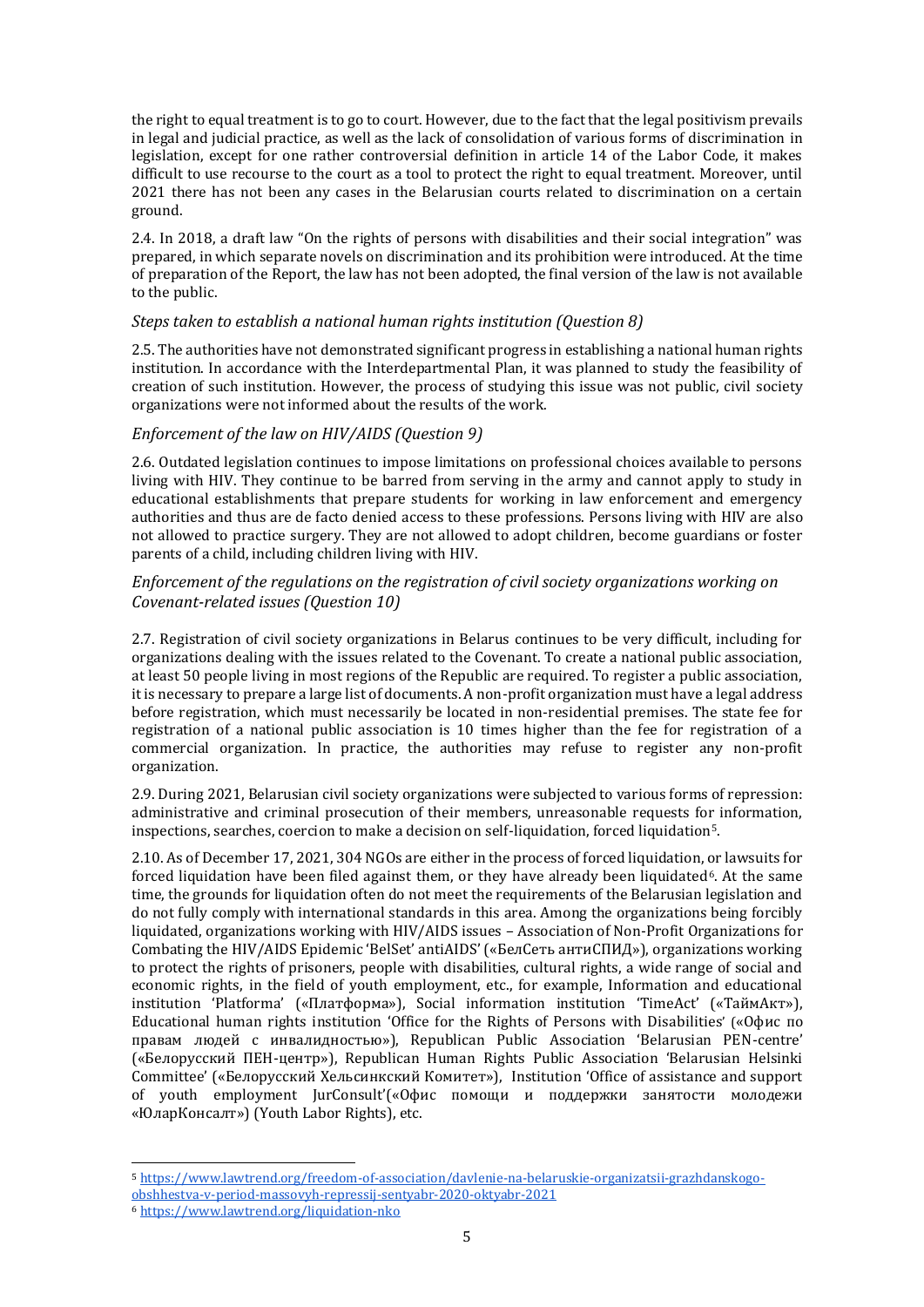2.11. During 2021, a number of legislative acts were adopted that significantly worsened the situation of Belarussian civil society organizations. In essence, the cooperation of civil society organizations with the UN treaty bodies, including CESCR, involving providing information on the situation with social and economic rights, offering recommendations to the government, today could be considered, in accordance with the new amendments to the legislation, as a criminal offense under the Article 361 of the Criminal Code of the Republic of Belarus (calls for actions aimed at harming the national security of the Republic of Belarus).

2.12. On 21 December, 2021 the lower chamber of the Belarusian parliament adopted in two readings at a time the law restoring criminal liability for the activities of civil society organizations without state's registration. This rule comes into force in January 2022. Under the decision, the infamous Article 193-1 7 , which had been criticized as not conforming to human rights standards and repealed since July 2019, now will return to the Criminal code. Previously, during the first edition of the Article 193-1, which was in force from 2005 to 2019, sentences under such provision were issued against at least 18 people, and many dozens were issued official warnings by the prosecutor's office. The article applies not only to associations of citizens, but also to religious organizations and political parties as well as foundations. The text of the proposed article is almost identical to that which existed before 2019. The same penalty is restored as in the previous edition of the Article 193-1: a money fine, or arrest for up to three months, or imprisonment for up to two years.

#### *Recommendations:*

- Adopt comprehensive anti-discrimination legislation defining direct and indirect discrimination, as well as other forms of its manifestation;
- Create an effective mechanism for protection and prevention of discrimination, including mandatory anti-discrimination assessment of draft regulatory legal acts;
- Create a national human rights institution in accordance with the Paris Principles;
- Eliminate discriminatory provisions in employment and education against people living with HIV, people with disabilities;
- Stop the pressure on civil society organizations;
- Guarantee the realization of the right to freedom of association and bring legislation and practice in the field of freedom of association in the line with international standards, including eliminating criminal liability for organizing and participating in the activities of unregistered organizations, as well as lifting the ban on such activities and other disproportionate restrictions.

## <span id="page-5-0"></span>**Equal rights of men and women**

#### <span id="page-5-1"></span>*The measures taken to remove the legal prohibition of women's right to work (Question 11)*

3.1. The Labor Code still prohibits the involvement of women in performing heavy work and work with harmful and/or dangerous working conditions, as well as underground work, except for some underground work (non-physical work or work on sanitary and household services). It is prohibited to involve women in the performance of work related to lifting and moving weights manually, exceeding the limits set for them<sup>8</sup>. Certain types of working schedules (night and overtime work, work on public holidays and during weekends, business trips) are also either prohibited or restricted for some categories of women.

l <sup>7</sup> According to the joint OSCE/ODIHR and Venice Commission Guidelines on Freedom of Association [\(https://www.osce.org/files/f/documents/3/b/132371.pdf\)](https://www.osce.org/files/f/documents/3/b/132371.pdf), legislation should not require associations to go through formal registration processes. Rather, associations should be able to make use of a protective legal framework to assert their rights regardless of whether or not they are registered. Associations should not be banned merely because they do not have legal personality. In 2011, the Council of Europe's Venice Commission in special opinion (Opinion on the compatibility with universal human rights standards of article 193-1 of the criminal code on the rights of non-registered associations of the Republic of Belarus adopted by the Venice Commission at its 88th Plenary Session (Venice, 14-15 October 2011), CDL-AD(2011)036-e, [https://www.venice.coe.int/webforms/documents/?pdf=CDL-AD\(2011\)036-e\)](https://www.venice.coe.int/webforms/documents/?pdf=CDL-AD(2011)036-e) on the Article 193-1 of the

Belarusian Criminal Code stated that "by its very existence the Article 193-1 has a chilling effect on the activities of non-governmental organizations" and that "the restriction is so severe that it not only restricts freedom of association but also freedom of opinion and expression to an unjustifiable degree".

<sup>8</sup> Article 262 of the Labor Code of the Republic of Belarus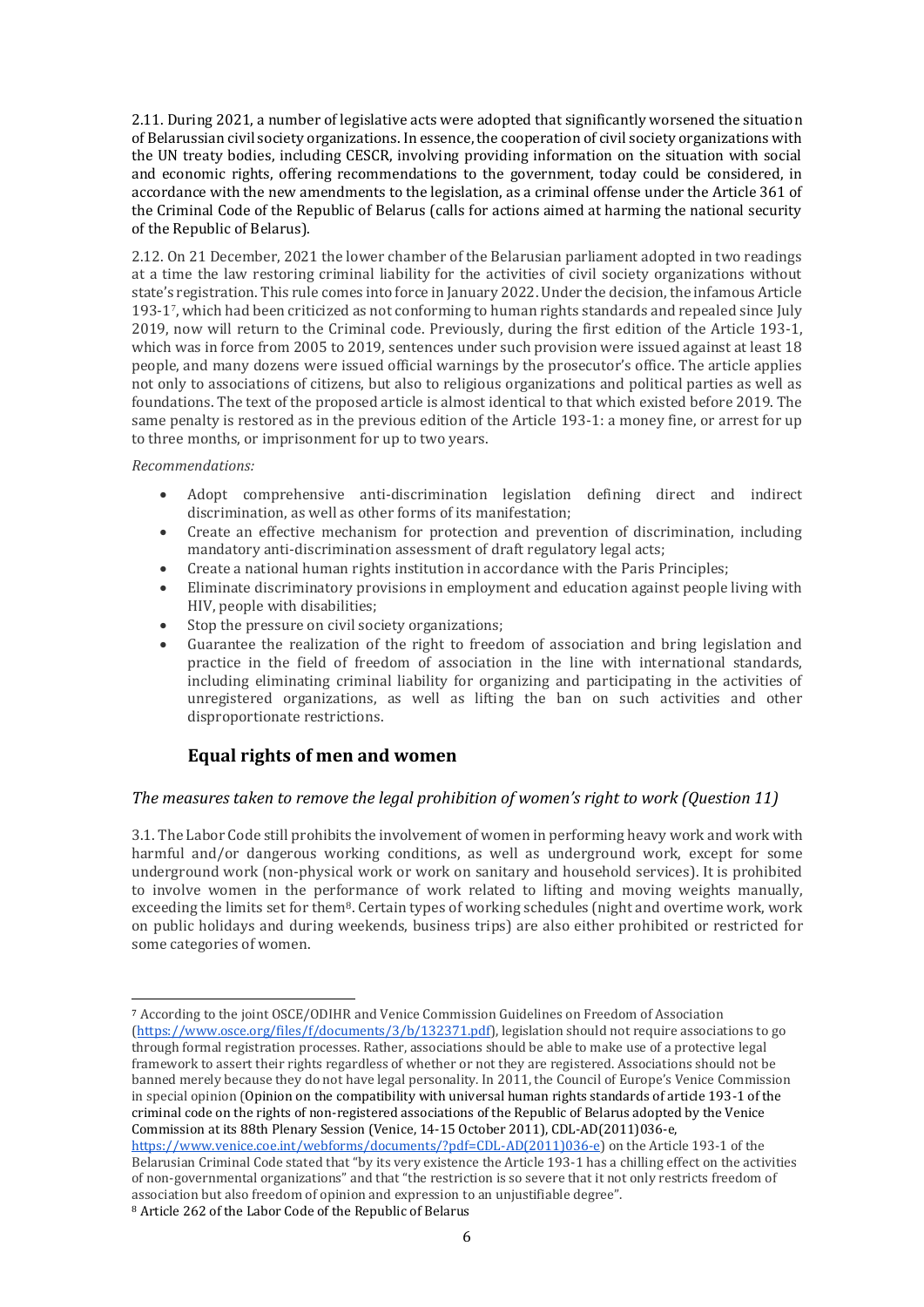3.2. The prohibition on the involvement of women in labor-intensive work and work with harmful and/or dangerous conditions applies in the list of jobs approved by the Ministry of Labor and Social Protection. Prior to its revision in 2014, the list included 252 positions; now it covers 181 professions, where women are not allowed to perform9.

3.3. The State Party maintains that the prohibition is intended 'to protect women's lives and health'. In its Concluding Observations of 25 November 2016, the Committee on the Elimination of Discrimination against Women has recommended Belarus, inter alia, to 'review the restricted list of professions to ensure that it covers only restrictions that are absolutely necessary for the protection of maternity in the strict sense'10.

#### *Recommendation:*

remove the legal prohibition of women's right to work in 181 professions.

## <span id="page-6-0"></span>**Right to work**

#### <span id="page-6-1"></span>*The right to work – state employment policy*

4.1 The main instrument of employment policy in Belarus is state's programmes of employment assistance adopted by the Council of Ministers. The only indicator of the unemployment level used in the programmes is the level of registered unemployment; all activities are measured against this indicator and thus ignore those not having the official status of the unemployed, as well as substantial difference between the rates of registered and *de facto* unemployment. According to the Ministry of Labor and Social Protection, as of 01.09.2021, 7,6 thousand people were registered as unemployed in the Republic. This is 23.9% less compared to the same period last year, when 9.9 thousand unemployed were officially registered, the registered unemployment rate was 0.2%. Compared to September 1, 2020, it has not changed<sup>11</sup>.

4.2 The statistics of the *de facto* unemployment rate are consistently published only since February 2017, but the available data is disaggregated only by a limited number of indicators such as age, sex and geographical status, ignoring the indicators of disability, health, ethnic and socio-economic statuses, thus not taking into account several groups that are structurally disadvantaged and marginalized by the labour market. According to the latest statistical data, the unemployment rate, calculated in accordance with the methodology of the International Labor Organization (hereafter - ILO), is 4% of the workforce<sup>12</sup>.

#### <span id="page-6-2"></span>*The right to work – the right of women to equal access and return to the labour market*

4.3. The current practice of unfair distribution of household responsibilities, formed under the influence of accepted gender roles in the society, reinforces the unequal position of women in the labor market. Discrimination in the labor market is an actual and widespread problem: 85.0% of Belarusians  $(89.6\%$  of women and  $80.4\%$  of men) faced it<sup>13</sup>. None of the social groups is immune from infringement of their rights, but the most vulnerable groups are married and unmarried women under the age of 35 without children, women with children under the age of 10 and women on parental leave. The risk of discrimination increases among respondents aged 35-44 and people with higher education. The most common type of discrimination is discrimination in employment: 69.3% of Belarusians (73.8% of women and 64.7% of men) find themselves in such situations<sup>14</sup>.

<sup>11</sup> <https://neg.by/novosti/otkrytj/uroven-bezraboticy-i-zanjatosti-naselenija-belarusi/>

<sup>9</sup> Resolution of the Ministry of Labor and Social Protection of the Republic of Belarus, June 12, 2014 No. 35 "On establishing the list of heavy works and works with harmful and (or) dangerous working conditions on which it is forbidden to involve women in work"

<sup>10</sup> Committee on the Elimination of Discrimination against Women, Consideration of reports submitted by States parties under article 18 of the Convention pursuant to the simplified reporting procedure, Eighth periodic report of States parties due in 2016 – Belarus, 16 June 2016, CEDAW/C/BLR/8, para. 178

<sup>12</sup> [https://www.belta.by/economics/view/belstat-676-naselenija-belarusi-v-vozraste-15-74-let-bylo-zanjato-v](https://www.belta.by/economics/view/belstat-676-naselenija-belarusi-v-vozraste-15-74-let-bylo-zanjato-v-ekonomike-vo-ii-kvartale-451891-2021/)[ekonomike-vo-ii-kvartale-451891-2021/;](https://www.belta.by/economics/view/belstat-676-naselenija-belarusi-v-vozraste-15-74-let-bylo-zanjato-v-ekonomike-vo-ii-kvartale-451891-2021/) [https://www.belstat.gov.by/ofitsialnaya-statistika/solialnaya](https://www.belstat.gov.by/ofitsialnaya-statistika/solialnaya-sfera/trud/operativnaya-informatsiya_8/)[sfera/trud/operativnaya-informatsiya\\_8/](https://www.belstat.gov.by/ofitsialnaya-statistika/solialnaya-sfera/trud/operativnaya-informatsiya_8/)

<sup>13</sup> Artemenko E. K. The results of the study of the situation in the field of gender discrimination in the labor market and in hiring [Electronic resource]. – 2019:

<https://genderperspectives.by/programs/Otchet%20isledovanie.pdf>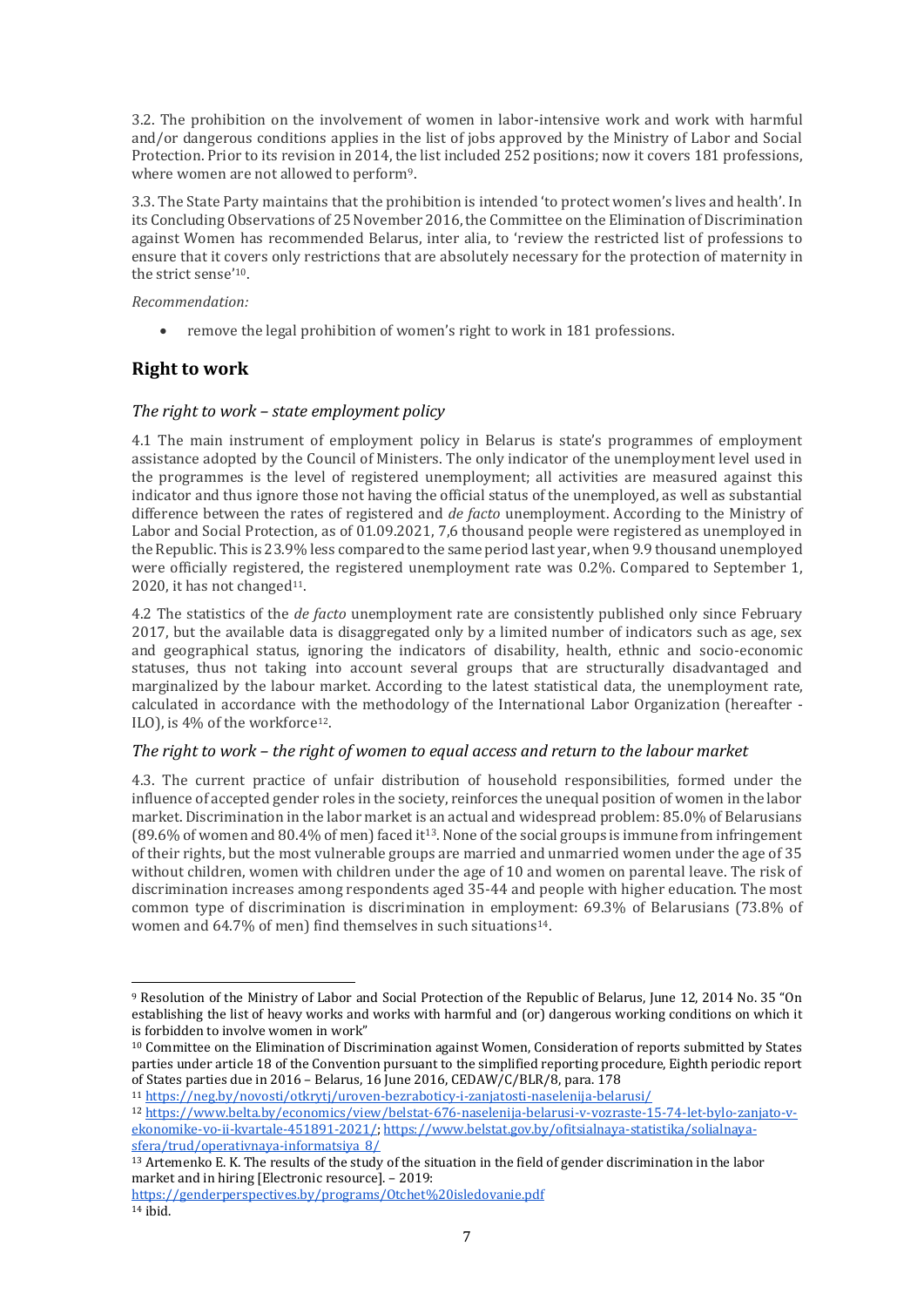4.4. The right to long-term parental leave (up to 3 years) is enjoyed almost exclusively by women, which corresponds to the continuing cultural concept of motherhood, it is the woman who is responsible for raising the child, including during long-term maternity leave. When looking for a job, women are often subjected to the questions about their marital status, whether they have children, etc15.

4.5. The problem is further exacerbated by the lack of unconditionally available public day-care nurseries, which would allow working women to return to work. The existing system of day-care centers ('*учреждения дошкольного образования*') is only partially available as they accept children from 2 months to 3 years of age, but only if there is enough demand for forming a group of a particular age. This results in the fragmented availability of the services only in specific city areas and only for children of a particular age group.

4.6. In 2015, day-care centers did not have any children from 2 months to 1 years of age<sup>16</sup>. In 2014 there were five (all in the same center)<sup>17</sup>, and in 2013, 2012 and 2011 there were 20, 2 and 101 children respectively18. In the period from 2000 to 2009, the number of children below the age of 1 year attending day-care centers was significantly different and ranged from 903 to 3252<sup>19</sup>. There are no more recent statistics in this category in the country.

#### <span id="page-7-0"></span>*The right to work of persons with disabilities*

l

4.8. The right to work of persons with disabilities can be realized only after the examination by a medical expert commission, which gives "recommendations" consisting of restrictions on the types of work allowed. Since experts rely on outdated information about professions that "correspond" to a particular diagnosis, not all restrictions and prohibitions are justified. The right to work of persons with mental illnesses is *de facto* restricted by their registration in a dispensary, although there is no such formal restriction. A person with a disability whose mental capacity ('*дееспособность*') has been limited is not able to exercise their right to work in any way regardless of the form of such limitation, be it partial or full.

4.9. Existing tools, which promote the employment of persons with disabilities, include job reservations, vocational rehabilitation, and compensation for the creation of a specialized workplace, all of which are implemented by employers. The current legislative design of the mechanism for reserving jobs is ineffective, since a reservation request sent to an employer is not mandatory and can be rejected; when accepted, employers reserve only low-skilled and low-paid positions; there is no system for monitoring and coordinating specialized jobs; conditions for labor mobility of people with disabilities have not been created. As a result, only 6.6% of all working persons with disabilities have secured their jobs through the system of job reservations<sup>20</sup>. Tax breaks only apply for companies where persons with disabilities take at least 30% of all staff, which is not feasible for most companies. No legislative framework exists for social enterprises.

<sup>15</sup> See further in Anti-Discrimination Centre Memorial and Her Rights Center, Alternative Report on Compliance with the Convention on the Elimination of all Forms of Discrimination Against Women by Belarus, 65th session of the UN CEDAW, 2016:

[https://tbinternet.ohchr.org/Treaties/CEDAW/Shared%20Documents/BLR/INT\\_CEDAW\\_NGO\\_BLR\\_25387\\_E.p](https://tbinternet.ohchr.org/Treaties/CEDAW/Shared%20Documents/BLR/INT_CEDAW_NGO_BLR_25387_E.pdf) [df,](https://tbinternet.ohchr.org/Treaties/CEDAW/Shared%20Documents/BLR/INT_CEDAW_NGO_BLR_25387_E.pdf) p. 5

<sup>16</sup> Ministry of Education of the Republic of Belarus "preschool education institutions and teaching staff of preschool education institutions of the Republic of Belarus as of September 5, 2014: statistical handbook", p. 45 <sup>17</sup> Ministry of Education of the Republic of Belarus "preschool education institutions and teaching staff of

preschool education institutions of the Republic of Belarus as of September 5, 2014: statistical handbook", p. 48 <sup>18</sup> Ibid, p. 45

 $19$  For generalized data, see the Ministry of Education of the Republic of Belarus "pre-school education institutions of the Republic of Belarus as of January 1, 2010: statistical handbook", p. 3; the number of pupils of this age is approximate because the calculation methodology has changed in this time period: before the change, only the groups "up to one and a half years" and "one and a half to three years" were taken into account; after the change, children aged 2 months to a year, aged one year, two years, etc. are taken into account. - nevertheless, statistical collections refer all children from the category "under one and a half years" to the category "one year and younger", see the Ministry of Education of the Republic of Belarus "preschool education institutions of the Republic of Belarus as of January 1, 2005: statistical reference book", p. 47; The Ministry of Education of the Republic of Belarus "preschool education institutions of the Republic of Belarus as of January 1, 2008 statistical reference book", p. 60

<sup>20</sup> Research Institute of Labor of the Ministry of Labor and Social Protection of the Republic of Belarus, Study of the situation of disabled people in the Republic of Belarus, p. 2.1.7, p. 6, [www.disright.org/sites/default/files/source/20.02.2014/vynikovaya\\_spravazdacha.doc](http://www.disright.org/sites/default/files/source/20.02.2014/vynikovaya_spravazdacha.doc)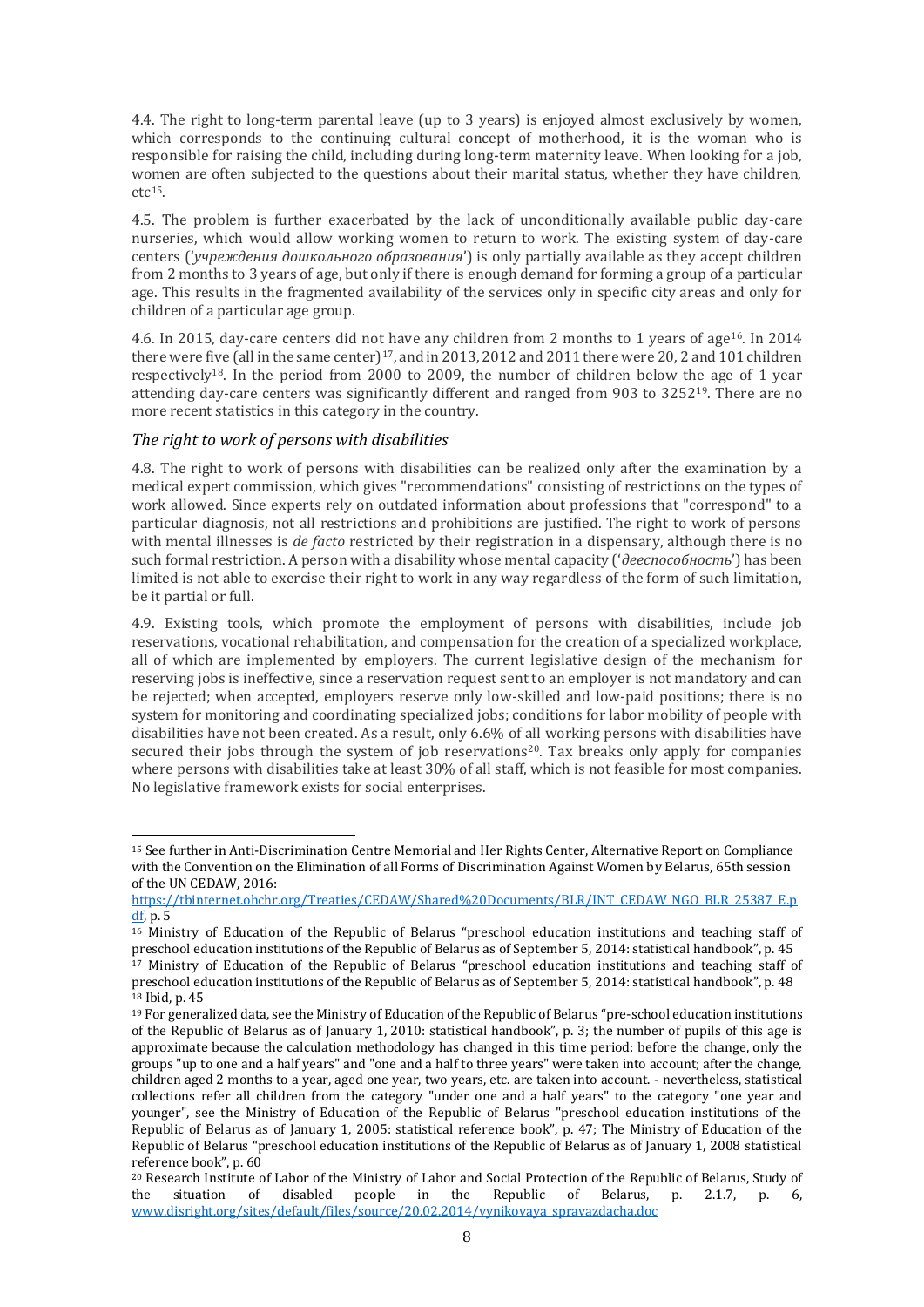4.10. There have been no well-known court decisions on the protection of a person with a disability from discrimination in their exercise of labour rights.

4.11. There are no specialized trade unions of workers with disabilities. Tripartite agreements do not include specific clauses on the protection of the rights of workers with disabilities.

#### <span id="page-8-0"></span>*The right to work – COVID-19 context*

4.12. General comment No. 24 (2017) on State obligations under the ICESCR<sup>21</sup> in the context of business activities requires that States parties adopt legislative, administrative, educational and other appropriate measures, to ensure effective protection against Covenant rights' violations linked to business activities<sup>22</sup>.

4.13. Main two areas in which the State has failed to cope with its positive obligations in the context of workers' rights during the pandemic period are: providing proper and relevant information to business and society, taking measures of social protection and other related measures.

4.14. Generally, the State's COVID-19 strategy is strongly dependent on the personal position of *de facto* president of Belarus A. Lukashenko, who from the very beginning of the pandemic officially denied the disease menace and danger. It is obvious that society was not (and still does not) satisfied with the completeness, reliability and efficiency of the information provided by the State, therefore people tries in every possible way to find the information needed in other various sources (which together with low level of legal and self-care culture of people leads to the promotion of the COVID-19 canceling culture).

4.15. Given the importance of obtaining prompt, complete and reliable information in any situation of such level as the COVID-19 pandemic is, the first measure that the state should take in the context of worker's rights is informing workers and employers and elaborate on behavioral strategies for both. There was (and still is) an obvious lack of information regarding the framework, strategies of employers' behavior in this situation.<sup>23</sup> Moreover, in the current situation, it is extremely important to have relevant and accessible clarifications of certain legal information and frameworks for employers related, for example, to the criteria for legal restrictions in the COVID-19 context on the rights and freedoms of workers, to the problem of discrimination, concerning COVID-19, to the information on legal remedies. However, no such information has been provided by the competent state authorities for employers.<sup>24</sup>

4.16. There is also an obvious lack of information regarding the framework, strategies of business behavior in this situation. The Belarusian authorities failed to prepare planning and response measures in connection with the spread of the COVID-19, despite the fact that the state pretended that plans and recommendations were developed in March 2020 to support the work of business in a complex context<sup>25</sup>.

4.17. Measures to protect economic and social rights of citizens, including the right to work, such as: ensuring the provision of paid leave or sick leave for parents with children of preschool, junior, secondary school age; ensuring the provision of paid leave or sick leave for people, who are forced to be quarantined outside a medical institution or self-isolated (if their remote work is not possible); prohibition of the dismissal of persons in a situation of special vulnerability; allowing changes to certain categories of employees' work schedule, which have not been accepted in Belarus, nor they have been implemented<sup>26</sup>.

#### <span id="page-8-1"></span>*The right to work – political crisis in Belarus*

4.18. The presidential elections of 2020 and the subsequent political and human rights crisis exposed a long-existing problem of using of business (public and private) by the State authorities as a tool of

<sup>21</sup> E/C.12/GC/24

<sup>22</sup> UN Committee on Economic, Social and Cultural Rights (CESCR), *General comment No. 24 (2017) on State obligations under the International Covenant on Economic, Social and Cultural Rights in the context of business activities*, 10 August 2017, E/C.12/GC/24, available at: https://www.refworld.org/docid/5beaecba4.html [accessed 29 December 2021]

 $^{23}$  COVID-19, Business and human rights: Challenges and Behavioral Strategies (analytical note), March 30 , 2020, Belarusian Helsinki Committee: [https://belhelcom.org/sites/default/files/covid-](https://belhelcom.org/sites/default/files/covid-19_businesshuman_rights_5.0_0.pdf)

<sup>19</sup> businesshuman rights  $5.0$  0.pdf, p. 14-15

 $24$  ibid, p. 15 <sup>25</sup> ibid, p. 15

<sup>26</sup> ibid, p.16-17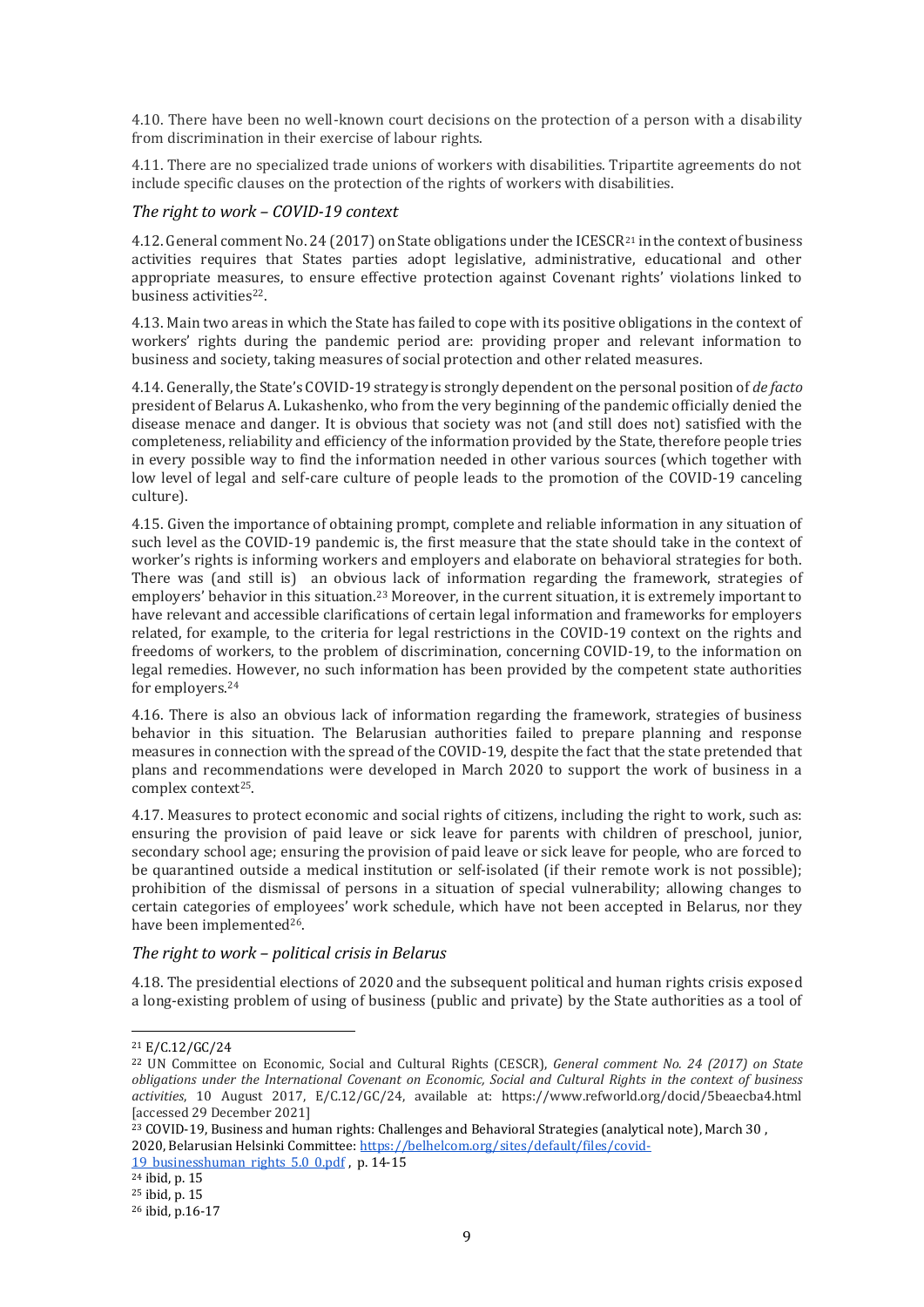pressure on people (workers) for achieving political goals. In November 2020 the ILO's Committee of Experts on the Application of Conventions and Recommendations included Belarus in the list of countries with the so-called "Double footnotes", <sup>27</sup> which means that ILO sees violations of the rights of workers and trade unions in Belarus as a particularly serious problem, permanent (at least since 2004), and it is requiring urgent measures, moreover, this means dissatisfaction with the volume and quality of the state's response and answers to the questions posed.<sup>28</sup>

4.19. In the context of the political crisis 2020-2021 State not just failed with its positive obligations on creation for enterprises necessary conditions to ensure respect of workers' rights, but have taken opposite steps – aimed at getting business to violate workers' rights.

4.20. Firstly, in June 2021 the new legislation formally legalizing human rights violations was adopted. In the situation of active peaceful protests against the falsification of elections and the subsequent violence and torture, the provisions of legislation aimed at increasing the dependence of the employee on the will of the employer and at suppressing protest activity were tightened. Belarusian Labor Code was amended: it is allowed to terminate employment contracts before the expiration date, if the employee is absent from work due to serving administrative arrest<sup>29</sup>. Previously, it was possible to dismiss an employee only for absenteeism for a disrespectful reason. Administrative detentions and arrests were recognized as valid reasons, since they do not depend on the will of the employee.

4.21. Secondly, the requirement to conduct "preventive talks" with employees about their protest activity was introduced. In October 2020, private companies began receiving letters from the Ministry of Internal Affairs demanding to talk with employees so that they would not go to protest actions. Despite the fact that, in accordance with the legislation, legal entities are not subjects of crime prevention activities, the authorities sent clear instructions to the largest enterprises in the country on how to deal with employees involved in such movements<sup>30</sup>.

4.22. Thirdly, the authorities demanded to ensure the presence of people (employers) at the progovernment agitation events. As a rule, such requirements (for which event and how many people) are passed down to the management of enterprises through local authorities.<sup>31</sup>

4.23. Finally, the Electoral Code of the Republic of Belarus has maintained an anachronism of the Soviet era, in particular, about the use of labor collectives in organizing and holding elections. Article 35 of the Electoral Code establishes the procedure for nominating representatives to territorial, district and precinct commissions; it suggests that their representatives can be nominated (in addition to public organizations and political parties) by the labor collectives of organizations or the collectives of their structural subdivisions. Taking advantage of the existence of such a norm formally enshrined in the law, as well as the dependence of enterprises on the state, the authorities use this provision to influence the summing up of the voting results. Thus, the rights of employees, who are forced to perform functions unusual for them and falsify results under threats of dismissal, are violated.

4.24. Under the pressure from the Belarusian authorities, or less often on their own initiative, private enterprises and state-owned enterprises carried out mass arbitrary dismissals, often in connection with the participation of employees in protest activity or for other political reasons. Among the forms of such pressure, one can distinguish: dismissal / refusal (including in the form of non-renewal of the contract) to hire for civic or political activity; forced dismissal at their own request/ by agreement of the parties in connection with civic or political activity. Most cases are related to dismissals at their own request or by agreement of the parties: the employee is often forced to take this step under threats, as a result, the employee does not have any methods of protecting his/her own rights in the future, since he/she "initiated" the termination of labor relations<sup>32</sup>.

l

[relconf/documents/meetingdocument/wcms\\_771042.pdf,](https://www.ilo.org/wcmsp5/groups/public/---ed_norm/---relconf/documents/meetingdocument/wcms_771042.pdf) p. 54, para. 128

[https://belhelcom.org/sites/default/files/bhc\\_analitycal\\_report\\_2020\\_2021\\_new\\_-\\_kopiya\\_0.pdf,](https://belhelcom.org/sites/default/files/bhc_analitycal_report_2020_2021_new_-_kopiya_0.pdf) p. 12 -13 <sup>31</sup> COVID-19, Business and human rights: Challenges and Behavioral Strategies (analytical note), March 30 ,

2020, Belarusian Helsinki Committee[: https://belhelcom.org/sites/default/files/covid-](https://belhelcom.org/sites/default/files/covid-19_businesshuman_rights_5.0_0.pdf)19 businesshuman rights 5.0 0.pdf, p. 15

<sup>27</sup> [https://www.ilo.org/wcmsp5/groups/public/---ed\\_norm/---](https://www.ilo.org/wcmsp5/groups/public/---ed_norm/---relconf/documents/meetingdocument/wcms_771042.pdf)

 $\frac{28}{28}$  These are the criteria for "labeling" the state as a case with a "double footnote" established by the IL[O.](https://www.ilo.org/wcmsp5/groups/public/---ed_norm/---relconf/documents/meetingdocument/wcms_771042.pdf) [https://www.ilo.org/wcmsp5/groups/public/---ed\\_norm/---](https://www.ilo.org/wcmsp5/groups/public/---ed_norm/---relconf/documents/meetingdocument/wcms_771042.pdf)

relevity in the mass of the conference of the conference of the confederation of the relevant of the relevant of the relevant of the relevant of the relevant of the relevant of the relevant of the relevant of the relevant

<sup>29</sup> <https://pravo.by/document/?guid=12551&p0=H12100114&p1=1&p5=0>

<sup>30</sup> Business and human rights in Belarus: The context of the political and human rights crisis 2020-2021, Analytical report, Belarusian Helsinki Committee:

<sup>32</sup> ibid., p. 21[; https://spring96.org/ru/news/106117](https://spring96.org/ru/news/106117)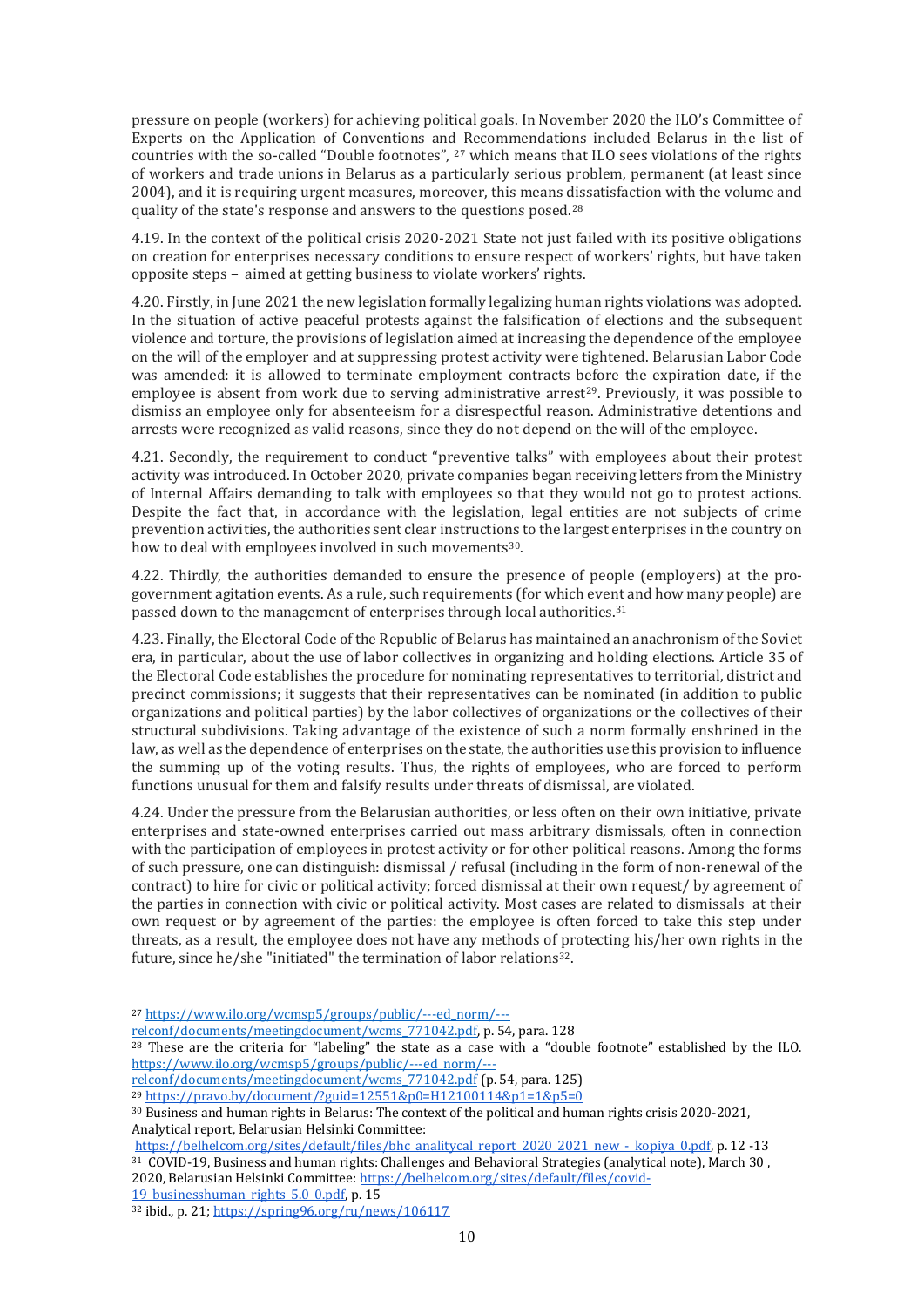4.25 Belarus as a party to ICESCR must prevent effectively infringements of economic, social and cultural rights in the context of business activities<sup>33</sup>. On the contrary, the Belarusian authorities use state capacities and taxpayers' money in selective and unlawful acts of retaliation aimed at taking revenge on both private business and every employee, not only not respecting and not protecting the economic, social and cultural rights of employees, but also creating insurmountable obstacles to their exercise.

*Recommendations:*

- Exclude in law and in practice all forms of forced labor;
- Take measures to ensure equal access to the labor market for vulnerable groups;
- Stop politically motivated dismissals which were the reaction of the authorities to employees' expression of their civic position by participating in peaceful protests, public speeches, in various cultural forms.

## <span id="page-10-0"></span>**Trade union rights**

5.1. Independent unions in Belarus are under the threat as employers and state authorities use every chance to intimidate and dismiss independent union members, thus decreasing membership<sup>34</sup>.

5.2. Workers have been laid off for joining the independent union of their choice, for attempting to strike, or for participating in peaceful protests<sup>35</sup>.

5.3. According to the Global Index of the International Trade Union Confederation<sup>36</sup> Belarus entered the top-10 worst countries in the world for workers in 2021. The main problems according to this rating were: repression of strikes and assemblies; arbitrary arrests; obstacles for union's registration.

#### *Recommendation:*

l

 Stop harassing and intimidating members of independent trade unions and strike committees, in particular by eliminating the practice of dismissing strike Committee leaders and trade Union activists, and expand the legal capacity to register trade Union structures and declare strikes.

## <span id="page-10-1"></span>**Right to social security**

6.1 As a result of the pension reform, the length of work experience (i.e. the total duration of the insured person's working life during his/her lifetime, in which state social insurance contributions were paid) required for receiving a pension was increased from 5 to 16 years. The change came into force within 2 years (from 2014 to 2016)<sup>37</sup> and the term of the required length of service will continue to grow until it reaches the requirement of 20 years of experience in 2025.

6.2 The reform also increased the retirement age and the age of receiving a social pension. At the same time, the reform did not provide for exceptions or a transition period for people who reached retirement age during the implementation of the reform and have a sufficient amount of insurance experience under the old rules (at least 5 years), but have not reached the requirements of the experience under the new rules. These people could not receive either a social or an old-age pension on a general basis for almost 5 years. The pension reform has hit particularly hard on women who have been engaged in socially useful activities for long periods of time (for example, caring for a child until they reach the age of 3, caring for group 1 people with disabilities and the elderly), who, according to the national legislation, are not included in the insurance record<sup>38</sup>. Only in 2020, in accordance with Presidential Decree No. 171 of May 18, 2020 "On social support for certain categories of citizens", such people received the right to receive a pension with incomplete insurance experience upon reaching 60

<sup>33</sup> UN Committee on Economic, Social and Cultural Rights (CESCR), General comment No. 24 (2017) on State obligations under the International Covenant on Economic, Social and Cultural Rights in the context of business activities, 10 August 2017, E/C.12/GC/24 [: https://www.refworld.org/docid/5beaecba4.html](https://www.refworld.org/docid/5beaecba4.html)

<sup>34</sup> For further information see the Position of IndustriALL Global Union[: https://www.industriall-union.org/stop](https://www.industriall-union.org/stop-union-busting-in-belarus)[union-busting-in-belarus](https://www.industriall-union.org/stop-union-busting-in-belarus)

<sup>35</sup> <https://www.industriall-union.org/belarus-fight-continues-for-democracy-and-labour-rights>

<sup>36</sup> [https://files.mutualcdn.com/ituc/files/ITUC\\_GlobalRightsIndex\\_2021\\_EN\\_Final.pdf](https://files.mutualcdn.com/ituc/files/ITUC_GlobalRightsIndex_2021_EN_Final.pdf)

<sup>&</sup>lt;sup>37</sup> First from 5 to 10 years, then from 10 to 15.5 years. For more information about the problem, see <https://www.pensii.belhelcom.org/en/>

<sup>38</sup> see also Concluding observations of the Committee on the Elimination of Discrimination against Women on the eighth periodic report of Belarus, CEDAW/C/BLR/CO/8, para. 38-39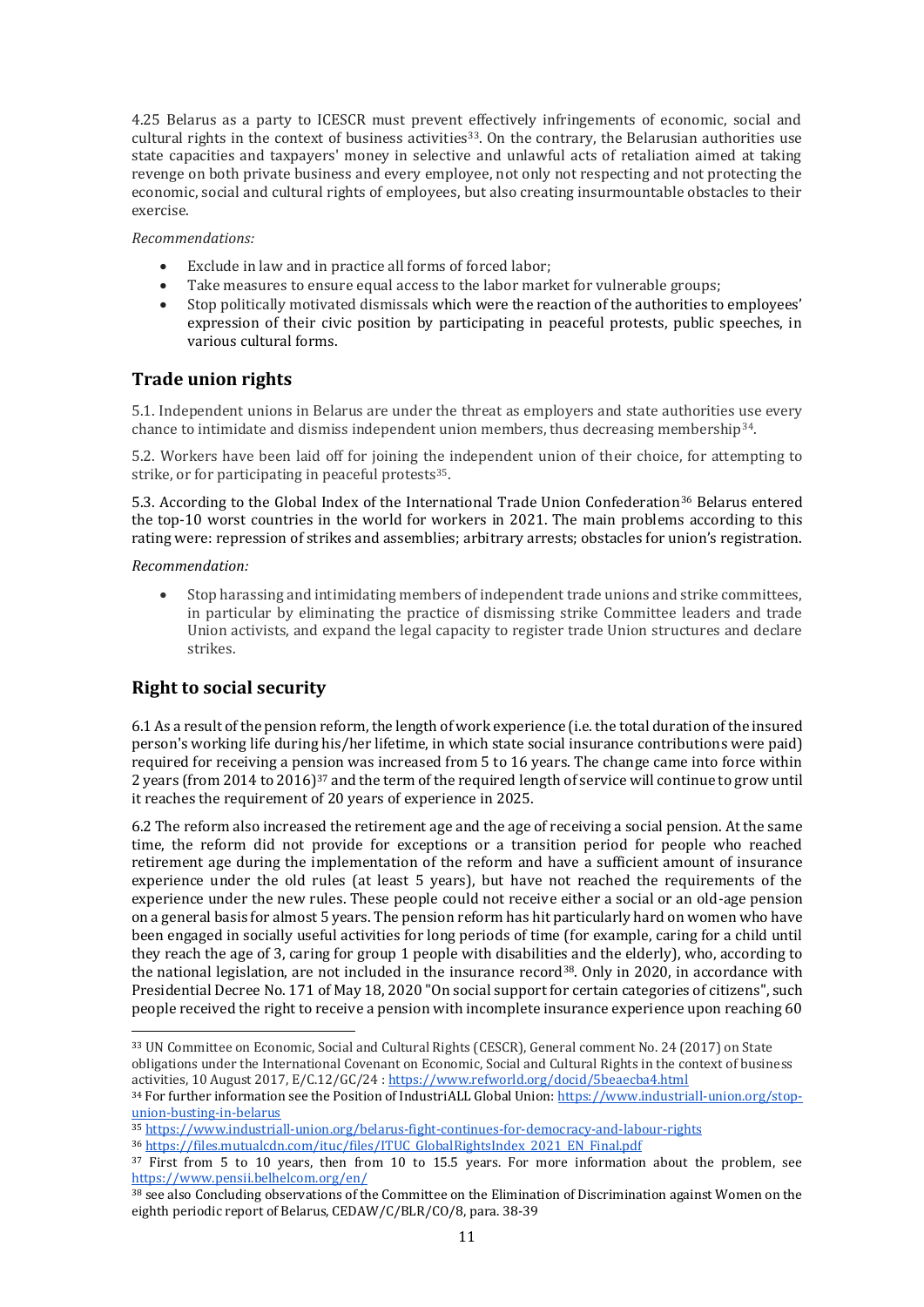years for women and upon reaching 65 years for men. However, the size of the pension with incomplete insurance experience, although it exceeds the size of the social pension, is nevertheless extremely low and does not allow such pensioners to exercise their right to an adequate standard of living39.

6.3. Thus, the pension reform has seriously affected the financial situation of people who, at the time of the adoption of amendments to the legislation, had the period of insurance experience required, which entitles them to a pension. Decisions on increasing the length of insurance and other provisions that worsened the conditions of pension provision for citizens were made without a broad public discussion at the national level and without an open search for optimal solutions, which led to a decrease in the level of economic and social status of the most vulnerable groups of the population. Retroactive measures taken in connection with the right to social security are prohibited by the ICESCR40.

#### *Recommendation:*

 Carry out socio-economic reforms only with prior extensive public discussion and a mandatory transition period to mitigate the negative consequences for people

## <span id="page-11-0"></span>**Protection of the family and children**

#### <span id="page-11-1"></span>*Violence against children*

7.1. According to the National study evaluating violence against children in the Republic of Belarus, about 50.1% of parents use physical or psychological violence, when raising children, i.e. 29.2% used corporal punishment, and 44.5% used psychological disciplinary methods; the study also revealed high level of tolerance to violence against children in case of various experts, as well as problems with timely detection and response to cases of violence against children.<sup>41</sup>

7.2. Meanwhile, authorities still do not ban all forms of corporal punishment at home/school and other institutions. Moreover, on October 5, 2018, the President of Belarus severely criticized the draft of the law, prohibiting the use of all forms of violence, including violence against children, and consequently the bill was put on hold.<sup>42</sup> On December 21, 2021, the draft of the law "On amending the laws on the prevention of offenses" was adopted, the purpose of which was to increase the effectiveness of the prevention of domestic violence<sup>43</sup>, but again - it did not pay particular attention to the issues of violence against children.

#### *Recommendations:*

- Publicly and unequivocally condemn at the highest level any acts of violence against children, sending a clear message to society that such acts are unacceptable;
- Establish a working group for drafting a Law on combating domestic violence, including representatives of the competent authorities and a wide range of civil society organizations and then
- Adopt a comprehensive Law on combating domestic violence, providing for both preventive measures and measures for effective investigation of violence cases and the consequent punishment.

<sup>&</sup>lt;sup>39</sup> The size of the social pension for people who have reached the age of 60 for women and 65 for men who have not been assigned a general retirement pension is 144 belarusian rubles, or about 57 US dollars: [https://mintrud.gov.by/system/extensions/spaw/uploads/files/sotsialnye-pensii-nojabr-2021.pdf.](https://mintrud.gov.by/system/extensions/spaw/uploads/files/sotsialnye-pensii-nojabr-2021.pdf) At the same time, the average age pension of a non-working pensioner is 545 belarusian rubles or 216 US dollars: <https://www.mintrud.gov.by/ru/infa2/>

<sup>40</sup> see for example General Comment of the CESCR No. 191 "The right to social security (art. 9)", E/C.12/GC/19, para. 42

<sup>41</sup> <https://www.unicef.by/uploads/models/2018/04/unicef-belarus-vac-report-2018.pdf>

<sup>42</sup> [https://www.belta.by/president/view/lukashenko-zhestko-raskritikoval-zakonoproekt-o-protivodejstvii](https://www.belta.by/president/view/lukashenko-zhestko-raskritikoval-zakonoproekt-o-protivodejstvii-domashnemu-nasiliju-320484-2018/)[domashnemu-nasiliju-320484-2018/](https://www.belta.by/president/view/lukashenko-zhestko-raskritikoval-zakonoproekt-o-protivodejstvii-domashnemu-nasiliju-320484-2018/)

<sup>43</sup> [https://www.belta.by/politics/view/deputaty-podderzhali-izmenenija-v-zakony-o-profilaktike](https://www.belta.by/politics/view/deputaty-podderzhali-izmenenija-v-zakony-o-profilaktike-pravonarushenij-475912-2021/)[pravonarushenij-475912-2021/](https://www.belta.by/politics/view/deputaty-podderzhali-izmenenija-v-zakony-o-profilaktike-pravonarushenij-475912-2021/)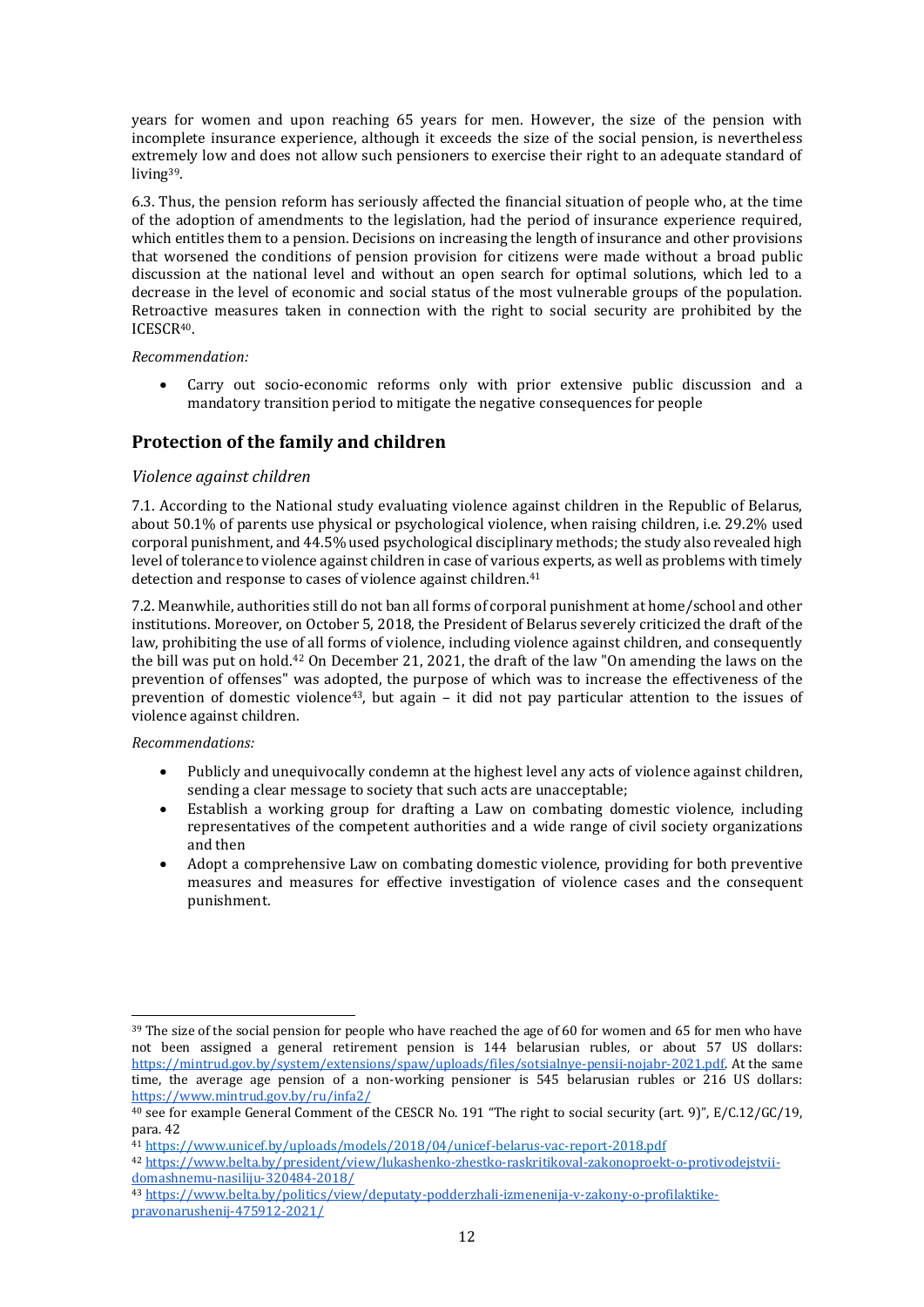## <span id="page-12-0"></span>**Right to an adequate standard of living**

## <span id="page-12-1"></span>*Homeless people and the right to housing (Question 20)*

8.1. Despite of the proclamation of the right to an adequate standard of living and the right to housing by the Constitution, homelessness is not considered as a violation of the human right to housing; the measures of social assistance neither address the issue of homelessness as such, nor aim to provide specialized assistance to those affected by  $it^{44}$ . There is widespread stigmatization of the homeless in the society in general and by the state authorities in particular. In addition to the use of offensive language in the media, similar perceptions of homelessness are reflected in regulatory acts directly affecting homeless people. The consequence of such stigmatization is a wide recognition of the lack of necessity to take measures aimed at the realization of the right to housing by homeless people.

#### 8.2. There are no national or local programs to reduce and eliminate homelessness.

8.3. State mechanisms of assistance to the homeless people are primarily limited to the activities of temporary shelters and periodic assistance activities. No special state programs or plans to take measures to prevent and reduce homelessness have been adopted. Issues of providing (or not providing) any assistance to the homeless people are within the competence of the local executive bodies, which does not guarantee equal access to and regularity of assistance provided.

8.4. The result of the lack of any policy on homelessness is that reliable statistics on the scale of the problem are not available, which contributes to the neglect of the problem by the state social policy.

8.5. The problem of homelessness is widespread among people who have served their prison sentences. Homelessness preventive measures adequately addressing the severity of the problem for this category of people have not been developed and implemented.

8.6. The practices of restricting access to public places for the homeless people is not only a discriminatory measure, but also directly endangers their lives and health. While denying access to public places at night risks forcing homeless people to spend the night on the street or in a less secure place, the illegal practice of "cleaning" the streets of homeless people through informal detention and subsequent removal outside the city is a direct threat to their health and safety.

8.7. Temporary shelters are the main instrument of the state policy addressing the problem of homelessness, but access to overnight accommodation in them is aggravated by a number of restrictive factors. The need for registration in the city where the shelters are located not only restricts their accessibility, but also deprives people living in cities with no shelters of access to existing shelters. Restrictions on the maximum duration of stay in the shelters carries the risk of arbitrary refusal of accommodation for people who were unable to find housing during their stay in the shelter.

#### <span id="page-12-2"></span>*Living standard for children*

l

8.8. The increase in children facing risk of absolute poverty noted in 2016 was largely offset by raised benefits for families with children in subsequent years, including owing to the amount of benefits for families with children under 3 years old being linked to the average wage<sup>45</sup>. However, in spite of this positive trend approximately one in ten children in Belarus lives below the national poverty level<sup>46</sup>. The share of children among the poor is 37.3%<sup>47</sup>.

8.9. The level of absolute poverty among children has decreased from 12.7% to 9.5%, but it remained much higher than the national average, which, combined with the large size of this social group, determines the significant impact of child poverty on the total number of people below the poverty line48.

<sup>44</sup> for more information about the problem of homelessness, see the report 'Homeless people and the right to housing in Belarus', prepared by the Belarusian Helsinki Committee in collaboration with Human Constanta (Belarus) and Libereco (Switzerland): https://belhelcom.org/sites/default/files/report homeless belarus english - web version sized.pdf

<sup>45</sup> Poverty and socially vulnerable groups in Belarus. Demographic and economic factors of poverty. IPM Research Center, 2019[: http://www.research.by/webroot/delivery/files/poverty2019.pdf,](http://www.research.by/webroot/delivery/files/poverty2019.pdf) page 7

<sup>46</sup> Poverty and socially vulnerable groups in Belarus. Demographic and economic factors of poverty. IPM Research Center, 2019 [: http://www.research.by/webroot/delivery/files/poverty2019.pdf,](http://www.research.by/webroot/delivery/files/poverty2019.pdf) page 2

<sup>47</sup> Child Poverty and Social Assistance. Poverty Factsheet <https://www.unicef.by/uploads/models/2018/06/povertyfs.pdf>

<sup>48</sup> Poverty and socially vulnerable groups in Belarus. Demographic and economic factors of poverty. IPM Research Center, 2019[: http://www.research.by/webroot/delivery/files/poverty2019.pdf,](http://www.research.by/webroot/delivery/files/poverty2019.pdf) page 7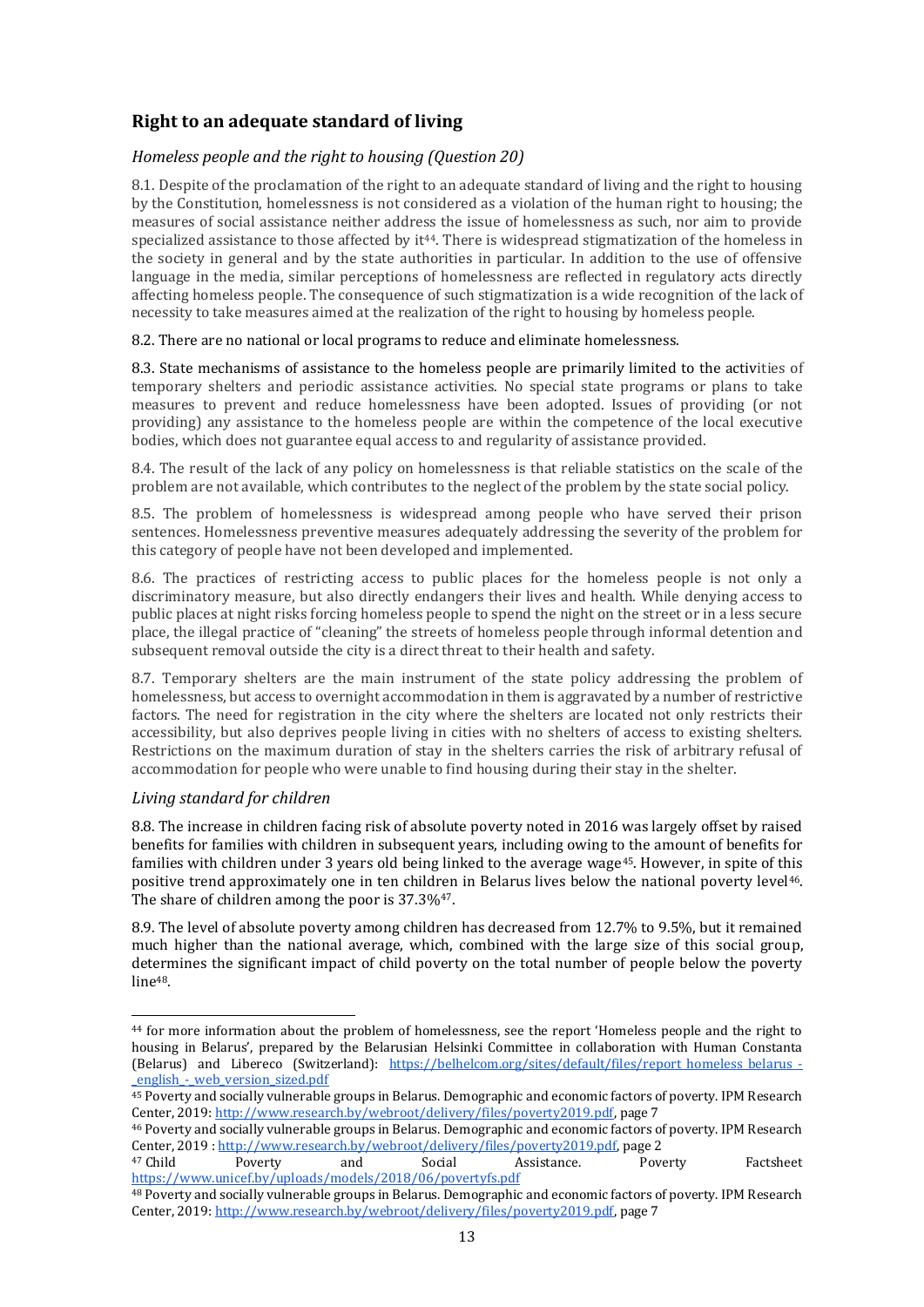#### *Recommendations:*

- Adopt a program to prevent, reduce and mitigate the effects of homelessness that would contribute to the achievement of the SDGs;
- Review existing methods and practices for the collection of homelessness statistics with a view to adopting an approach based on an adequate definition of homelessness and taking into account all relevant data collected;
- Take measures to combat discrimination, stigmatization and negative stereotyping of homeless people;
- Ensure the collection of disaggregated data for identifying vulnerable groups, develop and adopt more targeted social support measures for families with children living on the verge of poverty.

## <span id="page-13-0"></span>**Right to physical and mental health**

#### <span id="page-13-1"></span>*The COVID-19 context*

9.1. In the General Comment № 14 (2000) the Committee on economic, social and cultural rights held that States are under the obligation to refrain from withholding or intentionally misrepresenting health-related information.<sup>49</sup>

9.2. The COVID-19 pandemic, which started in 2020, clearly showed the unwillingness of the authorities of the Republic of Belarus to respond promptly and efficiently to the epidemiological situation and provide the society with prompt, complete and reliable information. Contradictory statements by state officials about the harmlessness of the virus during the pandemic misinformed society and caused logical discontent. Moreover, due to the unwillingness and inability of the state to provide an objective picture of the circumstances, volunteers were forced to supply medical institutions with protective equipment.<sup>50</sup>

9.3. According to the official data, in December 2021, 689,151 cases of infection have been registered in Belarus since the beginning of the pandemic.<sup>51</sup> However, official statistics did not objectively reflect the situation of the virus in the country. The statistics did not include an indication of the number of ill-cases in district-areas,<sup>52</sup> the exact number of all cases was not indicated, and it was necessary to calculate it by yourself, and later even this was no longer possible,<sup>53</sup> contradictions were constantly noticed in the official data<sup>54</sup>, and sometimes the statistics of deaths did not change at all. Such situations clearly confirmed the falsification of the data provided and the misinformation of the population. 55

9.4. At the same time, restrictive measures in connection with the pandemic in the Republic of Belarus were among the weakest in the world, and the Oxford University index, which showed the severity of such measures, was only 19.44 out of 100.<sup>56</sup> *De facto* leader of Belarus, A. Lukashenko, called the virus a "psychosis"<sup>57</sup>, offered treatment methods that clearly did not meet generally accepted standards<sup>58</sup> and called masks "muzzles". <sup>59</sup> The Minister of Health V. Karanik justified lack of official statistics by interfering in personal life, but this argument was criticized by both civil society and human rights organizations. 60

<sup>55</sup> see the commentary on the 2020 National Human Rights Index peer review on the right to health: https://belhelcom.org/sites/default/files/13. pravo\_na\_zdorove\_2020.pdf

<sup>56</sup>COVID-19 Stringency Index, <u>https://ourworldindata.org/grapher/covid-stringency-index</u><br><sup>57</sup> Amnesty International Report 2020/21: The state of the world's

<sup>49</sup> General Comment of the CESCR No. 14 "The right to the highest attainable standard of health" (art. 12), E/C.12/2000/4, para 34

<sup>50</sup> <https://spring96.org/ru/news/101195>

<sup>51</sup> [https://aif.by/health/covid19/v\\_belarusi\\_zaregistrirovano\\_bolee\\_689\\_tys\\_sluchaev\\_covid-19](https://aif.by/health/covid19/v_belarusi_zaregistrirovano_bolee_689_tys_sluchaev_covid-19)

<sup>52</sup> [https://www.sb.by/articles/karanik-obyasnil-pochemu-minzdrav-perestal-davat-statistiku-po-koronavirusu](https://www.sb.by/articles/karanik-obyasnil-pochemu-minzdrav-perestal-davat-statistiku-po-koronavirusu-s-razbivkoy-po-rayonam.html)[s-razbivkoy-po-rayonam.html](https://www.sb.by/articles/karanik-obyasnil-pochemu-minzdrav-perestal-davat-statistiku-po-koronavirusu-s-razbivkoy-po-rayonam.html)

<sup>53</sup> <https://mediabrest.by/news/zdravoohranenie/minzdrav-belarusi-zakryl-statistiku-po-koronavirusu> <sup>54</sup> <https://lenta.ru/news/2020/04/17/skryvayut/>

 $\frac{1}{2020/21}$ : The state of the world's human rights, [https://www.amnesty.org/en/documents/POL10/3202/2021/en/;](https://www.amnesty.org/en/documents/POL10/3202/2021/en/) p. 42

<sup>58</sup> ibid, p.42

<sup>59</sup> <https://progomel.by/society/health/2020/04/863177.html>

<sup>60</sup> COVID-19, Business and Human Rights: Challenges and Behavior Strategies (Policy Brief): [https://belhelcom.org/sites/default/files/covid-19\\_businesshuman\\_rights\\_5.0\\_0.pdf](https://belhelcom.org/sites/default/files/covid-19_businesshuman_rights_5.0_0.pdf)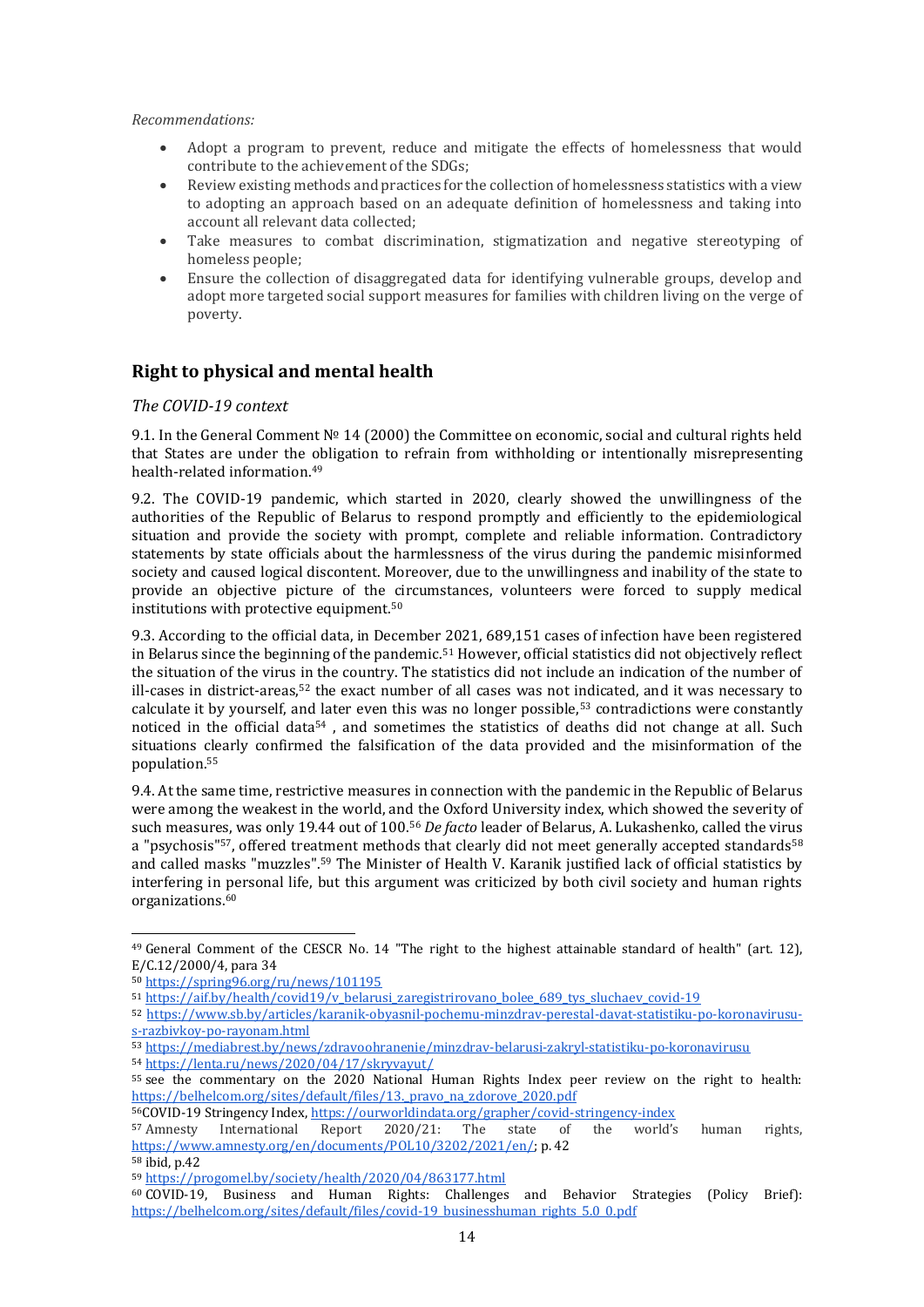9.5. Moreover, with the support of state officials, pressure was organized on independent media, which tried to provide adequate statistics on the virus<sup>61</sup>. For example, after the president's call to fight "fakes", investigative journalist Sergei Satsuk was detained. <sup>62</sup> The UN expert David Kaye was forced to call on the authorities of the Republic of Belarus to stop repressions against journalists, who cover the situation with the coronavirus. 63

9.6. Such behavior of official representatives of the state led to ignorance of some part of the population, which does not use alternative sources of information, about the real danger of the virus, as well as to distrust of any information about the virus that came from official sources. Thus, according to the results of a survey conducted on March 29, 2020 in a public chat of TUT.BY (the main independent Internet media in Belarus) and concerning the credibility of information about the coronavirus (including the number of infected) provided by the Ministry of Health: out of 6,948 people, who took part in the survey, 3% (222 people) trust, do not trust and believe that reliable information is being hidden from them – 86% (6,000 people), 10% (725 people) found it difficult to answer this question.<sup>64</sup>

9.7. There was a lack of information not only for society, but also for business. Recommendations and explanations for businesses, within the framework of the pandemic, including for businesses in the service sector, which was in the greatest risk zone under these circumstances, were quite late published on the website of the Ministry of Health. 65

9.8. The Republic of Belarus still does not have access to some vaccines recognized by the WHO, which limits the ability of citizens to receive high-quality protection from the virus and move freely around the world. Moreover, during the rise of the pandemic in 2020, some medicines against COVID-19, despite their availability, were not prescribed by doctors at the local level due to the ban from senior authorities. Also, due to closed borders, access to foreign medicines was limited.<sup>66</sup>

9.9. In the General Comment № 14 (2000) the Committee on economic, social and cultural rights held that "the creation of conditions which would assure to all medical service and medical attention in the event of sickness", both physical and mental, includes the provision of equal and timely access to basic preventive, curative, rehabilitative health services and health education.<sup>67</sup>

9.10. The pandemic generally has had a negative impact on planned medicine, especially in the cancertreatment field. Medicine checkups and even surgeries were canceled due to the fact that many hospitals were closed for quarantine.<sup>68</sup>

9.11. In the situation of the global pandemic, the high role of professional doctors is obvious. The authorities of the Republic of Belarus not only did not provide proper assistance to the healthcare sector (as indicated in paragraph 2.2.), but also persecuted doctors for political reasons in connection with the post-election situation in Belarus, which led to mass layoffs and catastrophic situations with a shortage of doctors.<sup>69</sup> At the most tense moments and peaks of the pandemic, mass repressions against doctors and other medical personnel took place. Doctors were fired for being late for work right after being released after detentions.<sup>70</sup> Such actions of the state led to a lack of proper medical care, especially among the population in the districts and regions, and, accordingly, to an increased risk of death from the COVID-19.

<sup>61</sup> For more information, see the e-newsletter 'Mass media in belarus. Mass media during covid-19 pandemic': <https://baj.by/sites/default/files/analytics/files/2020/smi-02612020-en.pdf>

<sup>62</sup> <https://rsf.org/en/news/belarusian-journalist-arrested-criticizing-presidents-covid-19-approach> <sup>63</sup> <https://news.un.org/ru/story/2020/05/1377192>

<sup>64</sup> COVID-19, Business and Human Rights: Challenges and Behavior Strategies (Policy Brief): [https://belhelcom.org/sites/default/files/covid-19\\_businesshuman\\_rights\\_5.0\\_0.pdf](https://belhelcom.org/sites/default/files/covid-19_businesshuman_rights_5.0_0.pdf)

<sup>65</sup> ibid <sup>66</sup> see the commentary on the 2020 National Human Rights Index peer review on the right to health: [https://belhelcom.org/sites/default/files/13.\\_pravo\\_na\\_zdorove\\_2020.pdf](https://belhelcom.org/sites/default/files/13._pravo_na_zdorove_2020.pdf)

<sup>&</sup>lt;sup>67</sup> General Comment of the CESCR No. 14 "The right to the highest attainable standard of health" (art. 12), E/C.12/2000/4, para 17

 $68$  ibid

<sup>69</sup> see the commentary on the 2020 National Human Rights Index peer review on the right to health: https://belhelcom.org/sites/default/files/13. pravo\_na\_zdorove\_2020.pdf

<sup>70</sup> [https://eurasia.amnesty.org/wp-content/uploads/2021/06/medics\\_web\\_ru.pdf](https://eurasia.amnesty.org/wp-content/uploads/2021/06/medics_web_ru.pdf)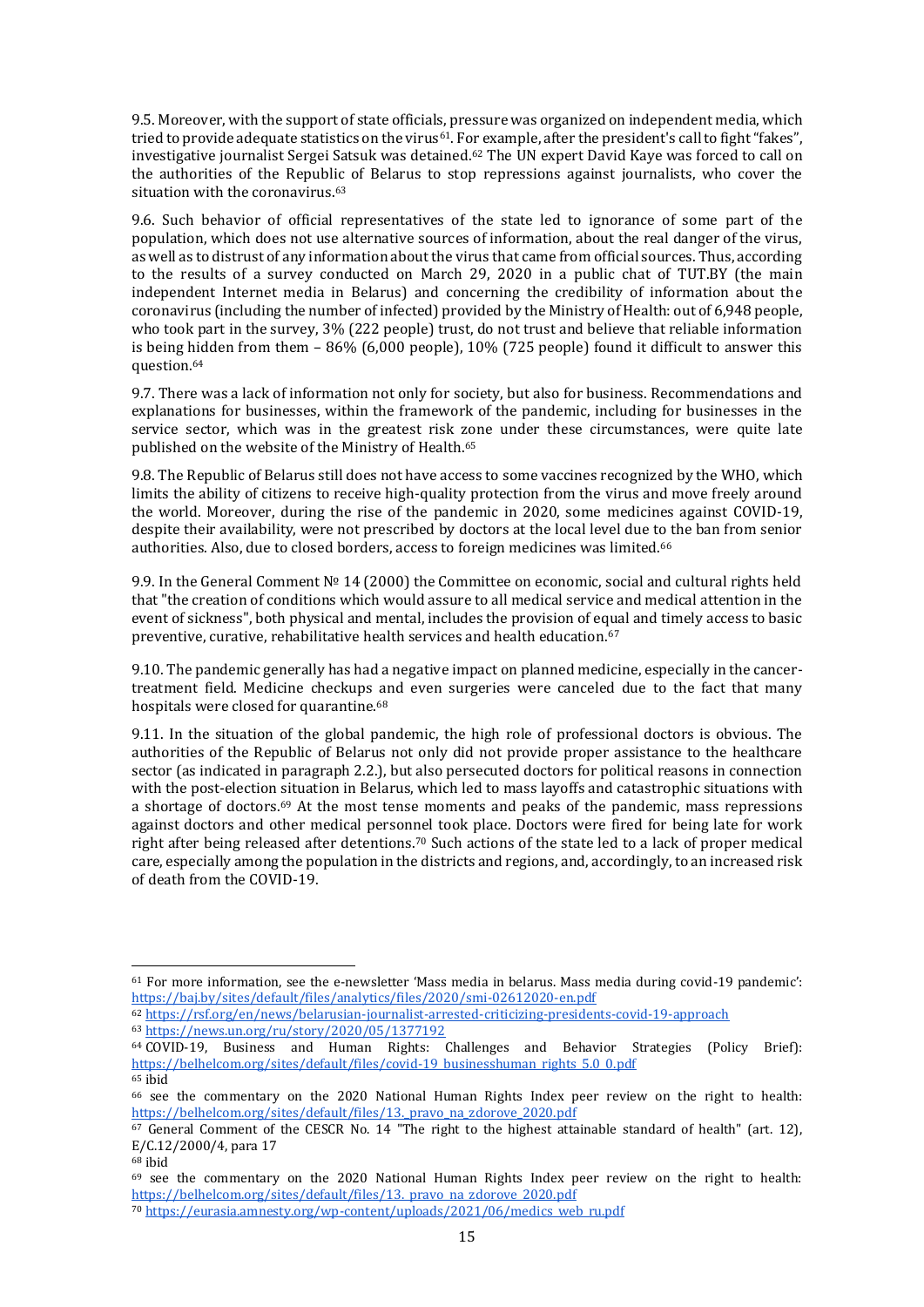9.12. Moreover, repressions against doctors have led both to their mass dismissals and, among other things, to the outflow of qualified medical personnel from the country<sup>71</sup>, which, in turn, leads to a shortage of medical personnel in all areas of healthcare and negatively affects the provision of medical care. One of the vivid negative consequences of such actions of the state was the changes in the Republican Scientific and Practical Center for Pediatric Oncology, Hematology and Immunology, where 20 doctors left the center after the director was removed from the office for political reasons, which negatively affected the quality of services provided.<sup>72</sup>

#### <span id="page-15-0"></span>*The right to health in places of deprivation of liberty*

9.13. Since April 1, 2011, the activities of the Republican General Somatic Hospital of the Department of Corrections of the Ministry of Internal Affairs of the Republic of Belarus at its former location have been terminated. The hospital was formally moved to the territory of the Minsk pre-trial detention center-1. On the territories of other correctional institutions (in particular, since 2011 - to the Correctional Institution "Prison No. 8") there are separate structural units of the Republican Hospital for Convicts. In prison and pre-trial detention, patient wards are ordinary cells. As before, the treatment of prisoners with an active form of tuberculosis takes place in Correctional Colony-12 and Correctional Colony-4. The commissioning of the hospital, which was supposed to replace the one closed in 2011, is postponed annually<sup>73</sup>.

9.13. This is one of the reasons for the lack of proper medical care for prisoners. The use of the capabilities of civilian health care institutions is made in exceptional cases74.

9.14. The Criminal Code provides for the possibility of releasing prisoners with a serious illness that prevents them from serving their sentence, or this punishment may be replaced by a milder one. However, the severity of the crime committed, the identity of the convicted person, the nature of the disease and other circumstances are taken into account. Thus, the impossibility of serving a sentence for health reasons is not an unconditional reason for the release of a prisoner from punishment.

9.15. From July 2020 to the present time, citizens arrested for political reasons have been kept in unsanitary conditions in the Center for the Isolation of Offenders: depriving them of the opportunity to use toiletries and hygiene products, without bedding and mattresses. Also, antisocial people who have not undergone sanitary treatment are placed in their cells.

9.16. No effective measures have been taken to prevent the spread of the COVID-19 among administrative detainees, and therefore their lives and health are in danger disproportionately higher than the ones they represent as offenders.

9.17. During the COVID-19 pandemic, the government refused to establish the category of persons with disabilities as more vulnerable, and accordingly, no measures of "reasonable adaptation" of citizens' health protection policies for this category have been developed and applied.

9.18. Information about health, morbidity and mortality during the epidemic regarding the category of persons with disabilities was not provided by the government and any attempts to find out about it were blocked. A particularly dangerous situation has developed in the "boarding schools", where mass illnesses and deaths are known both among residents and employees. However, all information, as well as the institutions themselves, are closed.

9.19. The Government has not provided emergency and effective measures during the epidemic for people in need of regular hospital treatment. On the contrary, the practice of refusing regular treatment due to the epidemiological situation is widespread.

<sup>71</sup>Business and human rights in Belarus: The context of the political and human rights crisis 2020-2021, Analytical report, Belarusian Helsinki Committee:

[https://belhelcom.org/sites/default/files/bhc\\_analitycal\\_report\\_2020\\_2021\\_new\\_-\\_kopiya\\_0.pdf;](https://belhelcom.org/sites/default/files/bhc_analitycal_report_2020_2021_new_-_kopiya_0.pdf) p. 50-51

<sup>&</sup>lt;sup>72</sup> see the commentary on the 2020 National Human Rights Index peer review on the right to health: [https://belhelcom.org/sites/default/files/13.\\_pravo\\_na\\_zdorove\\_2020.pdf](https://belhelcom.org/sites/default/files/13._pravo_na_zdorove_2020.pdf)

<sup>73</sup> Decree of the President of the Republic of Belarus No. 219 of June 16, 2021 "On the amendment of the Decree of the President of the Republic of Belarus No. 288 of 07.06.2010 "On the construction of a complex of buildings and structures of the pre-trial detention center and the Republican general somatic hospital", accessed by link <https://pravo.by/document/?guid=12551&p0=P32100219&p1=1&p5=0>

<sup>74</sup> The Republic of Belarus: places of unfreedom. Report of the Human Rights Centre "Viasna", 2017., p.104-109, accessed by link [https://spring96.org/files/book/ru/2017\\_prison\\_conditions\\_ru.pdf](https://spring96.org/files/book/ru/2017_prison_conditions_ru.pdf)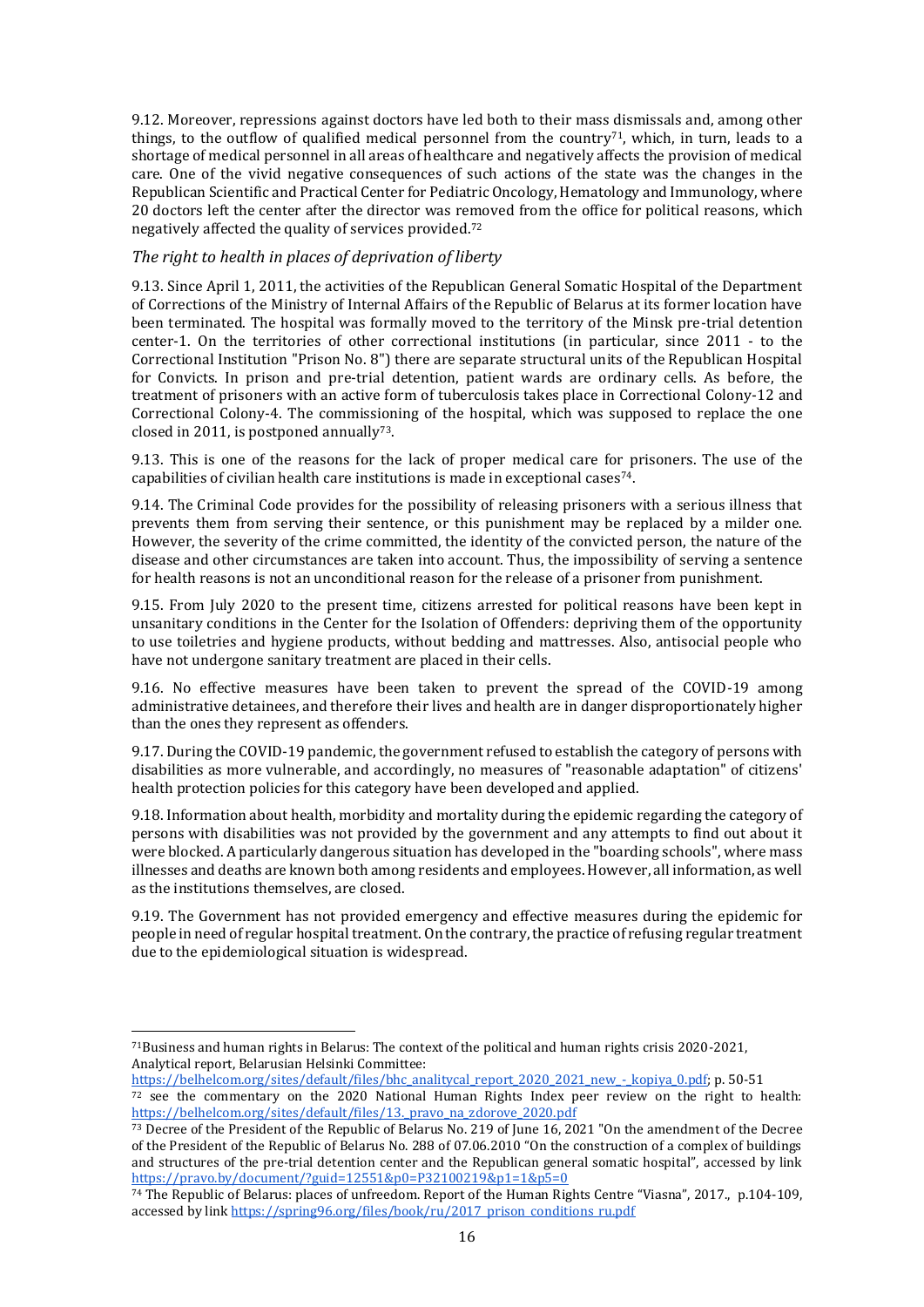#### <span id="page-16-0"></span>*Maternal, child and reproductive health (Question 26)*

9.20. The main problems in this area are the ongoing interventions in the field of reproductive health by religious organizations and the consequences of the COVID-19 pandemic.

9.21. Preventive "conversations" in the form of psychological pressure about the dangers of abortions still can be held with women.<sup>75</sup> Very often such conversations are nothing else but psychological pressure, which is exerted on women, who have already made a final decision.

9.22. Also, during the pandemic, there were a lack of places in obstetric departments, as well as overprotection of women, who were contacts of 1st grade, for example, they were forbidden to breastfeed their children, despite the absence of such recommendations from the WHO.<sup>76</sup>

*Recommendation:*

l

 Provide appropriate conditions, excluding inhuman or degrading treatment, for people in detention for the proper realization of the right to health

## <span id="page-16-1"></span>**Right to education**

10.1. Over the past 10 years, the number of preschool education institutions has decreased from 4,099 in 2010 to 3,799 in 2020 (8%). At the same time, the number of pupils in such institutions increased from 383977 in 2010 to 424 071 in 2020 (10%). The same trend is in the system of general secondary education, the number of institutions has decreased by 21% over 10 years, while the number of pupils has increased by 10% over the same period. In higher education institutions, there have been 10 percent reductions in the number of universities, which, however, cannot be compared with the reduction in the number of students of higher education institutions in the country, which has decreased by  $74%$  over the past 10 years<sup>77</sup>.

10.2. In spite of article  $13(2(b))$  of the ICESCR that claims that secondary education shall be made generally available, only about 1,5% of preschool and general secondary education institutions in the Republic have a complete barrier-free environment. In other cases, an adaptive educational environment is being created, there are about 20% of such institutions of preschool and general secondary education<sup>78</sup>.

10.3. Inclusive educational practice in Belarus is limited, it is experimental and unstable in many respects. More than half of children with special needs are still enrolled in special boarding schools. The education of many people with disabilities is difficult due to the lack of a specially prepared "barrier-free environment" in educational institutions, insufficiently developed infrastructure, physical inaccessibility of educational institutions. Many educational institutions are still not equipped for the movement and education of people with disabilities.

10.4. Another problem hindering the introduction of integrated forms of education is related to the problems of staff. Integrated training requires the training of appropriate specialists. To date, in the regional state institutes of advanced training and retraining of managers and education specialists, retraining of integrated training specialists has been opened, a special course "Integrated Training" is being taught at the faculties of special education (defectology faculties). However, there are personnel problems. Firstly, educational institutions are not yet fully ready to accept a large number of students into integrated classes and groups, since there is a problem of a shortage of relevant specialists (teachers, assistants). Secondly, the professional training of teachers of general education at the moment is not sufficient for the implementation of an inclusive approach. The situation is complicated by the lack of special teaching materials, manuals, teaching aids and training programs<sup>79</sup>. As a result, due to the low quality of educational process and pressure from the side of administration, many students, still being officially listed in integrated classes, are excluded from the educational process in educational institutions and are forced to transfer to home-based education.

10.5. The problems of staff lead also to the lack of cooperation between parents (legal representatives) and specialists of health care, education and social welfare systems. Thus, the participation of parents

<sup>75</sup> see the commentary on the 2020 National Human Rights Index peer review on the right to health: https://belhelcom.org/sites/default/files/13. pravo\_na\_zdorove\_2020.pdf <sup>76</sup> ibid

<sup>77</sup> Main statistical indicators of the Main Information and Analytical Center Ministry of Education of the Republic of Belarus<http://www.giac.by/statistika/pokazateli.php>

<sup>78</sup> Inclusive education in the Republic of Belarus - <http://sch178.minsk.edu.by/ru/main.aspx?guid=246171>

<sup>79</sup> http://lib.i-[bteu.by/bitstream/handle/22092014/4500/Маринчик%20А.Н.%20К%20вопросу.pdf](http://lib.i-bteu.by/bitstream/handle/22092014/4500/Маринчик%20А.Н.%20К%20вопросу.pdf)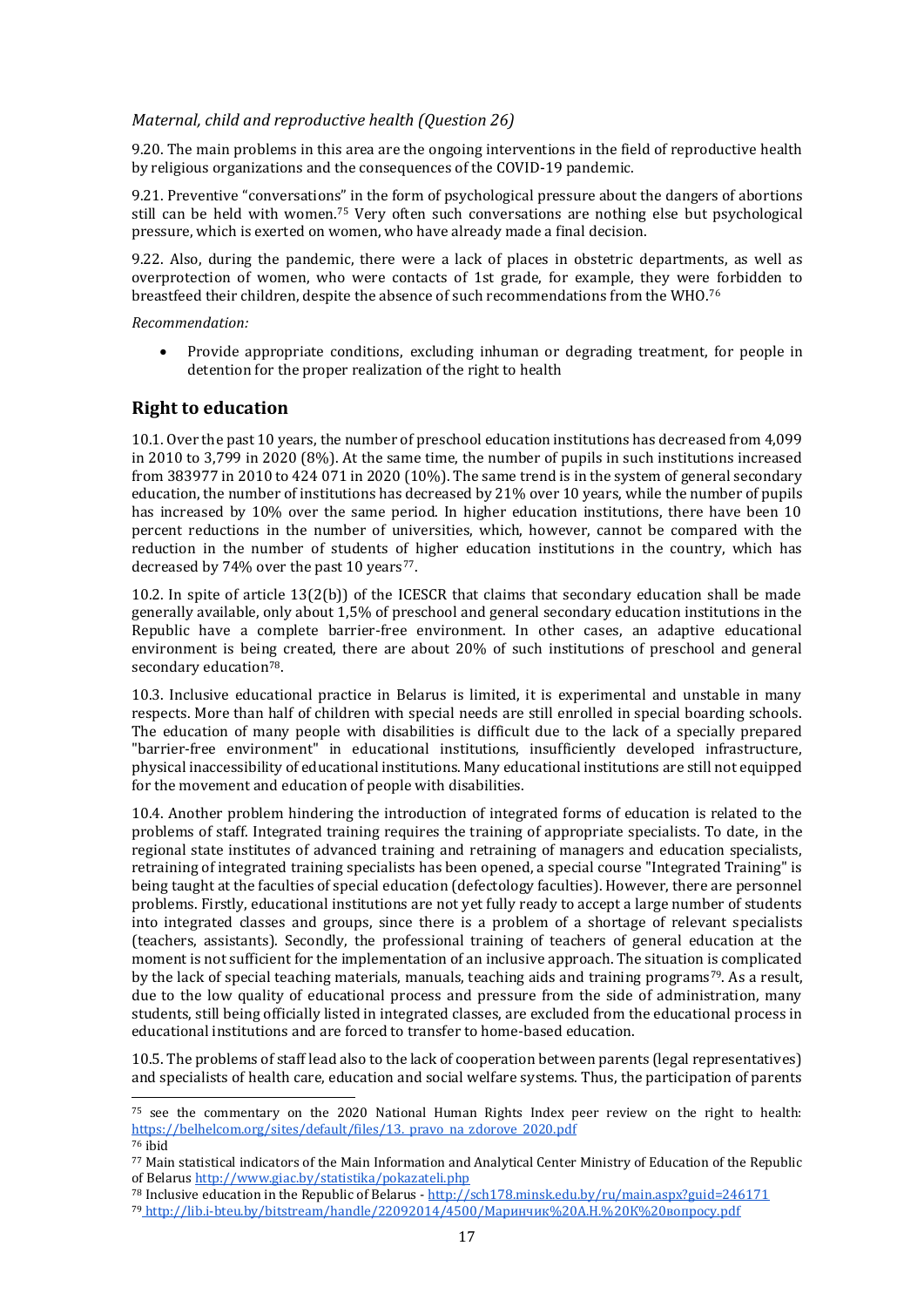in the educational process occurs mainly at the initiative of the parents themselves (provided that they are aware of their rights) and in the presence of a benevolent attitude from the educational institution.

10.6. In general, the level of awareness of parents (legal representatives) about the rights of children with disabilities is low, especially in small towns and rural areas. In some cases, state administration/ specialists do not provide to them full information on the rights, services and opportunities guaranteed to children by law (for example, on the possibility of personal assistance, or free transportation to educational institution, etc.). In other cases – they provide false information. As a result, even the rights established by law are not exercised in practice, and best interests of a child are not ensured. For example, to extend the term of pre-school education some administrations demand that a child should receive a psychiatrist's diagnosis of mental retardation. Belarusian legislation does not contain such a norm, and this term can be extended for other reasons. However, a diagnosis of mental retardation, once being received by a child, severely limits his future educational possibilities, in accordance with Resolution 128 (see para. 10.5).

10.7. The UN Convention on the Rights of Persons with Disabilities prohibits the exclusion of an individual from the general education system on the grounds of his or her disability (par. 2 a, article 24). However, the Resolution of the Ministry of Health of the Republic of Belarus of December 22, 2011 No. 128 "On the definition of medical indications and contraindications for education" continues the practice of exclusion of a wide group of children from the general education system based on medical grounds. The Resolution does not only exclude entire groups of children from the general education system, but the special education system itself embodies the idea of segregation, directing each type of deficit (indicated in medical documents) into a separate type of educational institution. These norms are discriminatory in their nature and lead to a formal approach in determining an educational route for a child, where the medical diagnosis becomes more significant than real potential and needs of a child80. In addition, procedures used to diagnose a child with developmental disorders are often outdated, controversial and shallow, which leads to the cases when serious diagnoses of intellectual disability are given to a child after a half-an-hour medical examination.

10.8. Starting from September 2020 the state practices arbitrary expulsions of students from higher education institutions, without hiding the political motivation of such expulsions. Employees of university administrations expel unwanted students and dismiss tutors, make false statements in courts, write far-fetched statements to law enforcement agencies and threaten in personal conversations. According to the Honest University organization, 1,467 students and teachers have become victims of repression or faced pressure from within universities, 149 tutors, lecturers and professors were dismissed<sup>81</sup>. Over the past year, the association of Belarusian students, together with partners, collected evidence of 492 detentions of students, 246 facts of politically motivated expulsions, as well as 52 criminal prosecutions against students $82$ . The Minister of Education justifies the actions of the heads of educational institutions, stating "we are not fighting with dissent and the civic position of students, but with the manifestation of legal nihilism on the part of individual young people.83" Arbitrary expulsions have been going on for more than a year, students continue to be detained right in the university building, cases are not isolated and are not subject to counting84.

10.9. Article 13(2(e)) of the ICESCR proclaims that an adequate fellowship system shall be established for a system of schools at all levels. In practice, students who studied at higher education institution at the expense of the republican budget (scholarships) are subjected to the distribution procedure after the graduation – the procedure for determining the graduate's place of work, carried out by a state educational institution in order to meet the needs of state's economic and social sectors in specialists, workers, employees<sup>85</sup>. The term of compulsory work on the distribution is 2 years during which graduates are tied to a certain job, which significantly restricts their freedom of choice86. In case of

<sup>80</sup> for further information see ALTERNATIVE REPORT by coalition of Belarusian NGOs on implementation of the Convention on the Rights of the Child in the Republic of Belarus, prepared to 83rd Session of the Committee on the Rights of the Child:

[https://tbinternet.ohchr.org/\\_layouts/15/treatybodyexternal/Download.aspx?symbolno=INT%2fCRC%2fNGO](https://tbinternet.ohchr.org/_layouts/15/treatybodyexternal/Download.aspx?symbolno=INT%2fCRC%2fNGO%2fBLR%2f42016&Lang=ru) [%2fBLR%2f42016&Lang=ru](https://tbinternet.ohchr.org/_layouts/15/treatybodyexternal/Download.aspx?symbolno=INT%2fCRC%2fNGO%2fBLR%2f42016&Lang=ru)

<sup>81</sup> <https://hu-repressions.honest-people.by/ru>

<sup>82</sup> [https://zbsunion.by/news/pressure\\_on\\_students](https://zbsunion.by/news/pressure_on_students)

<sup>83</sup>[https://ctnews.ru/post/putin-zayavil-chto-pravitelstvo-gotovo-podnyat-pensii-grazhdan-vyshe-urovnya](https://ctnews.ru/post/putin-zayavil-chto-pravitelstvo-gotovo-podnyat-pensii-grazhdan-vyshe-urovnya-inflyacii)[inflyacii](https://ctnews.ru/post/putin-zayavil-chto-pravitelstvo-gotovo-podnyat-pensii-grazhdan-vyshe-urovnya-inflyacii)

 $84$  the link to the source cannot be given, since the Belarusian authorities arbitrarily recognized all the information posted on this resource as extremist materials

<sup>85</sup> Education Code of the Republic of Belarus, article 83(1)

<sup>86</sup> Education Code of the Republic of Belarus, article 83(3)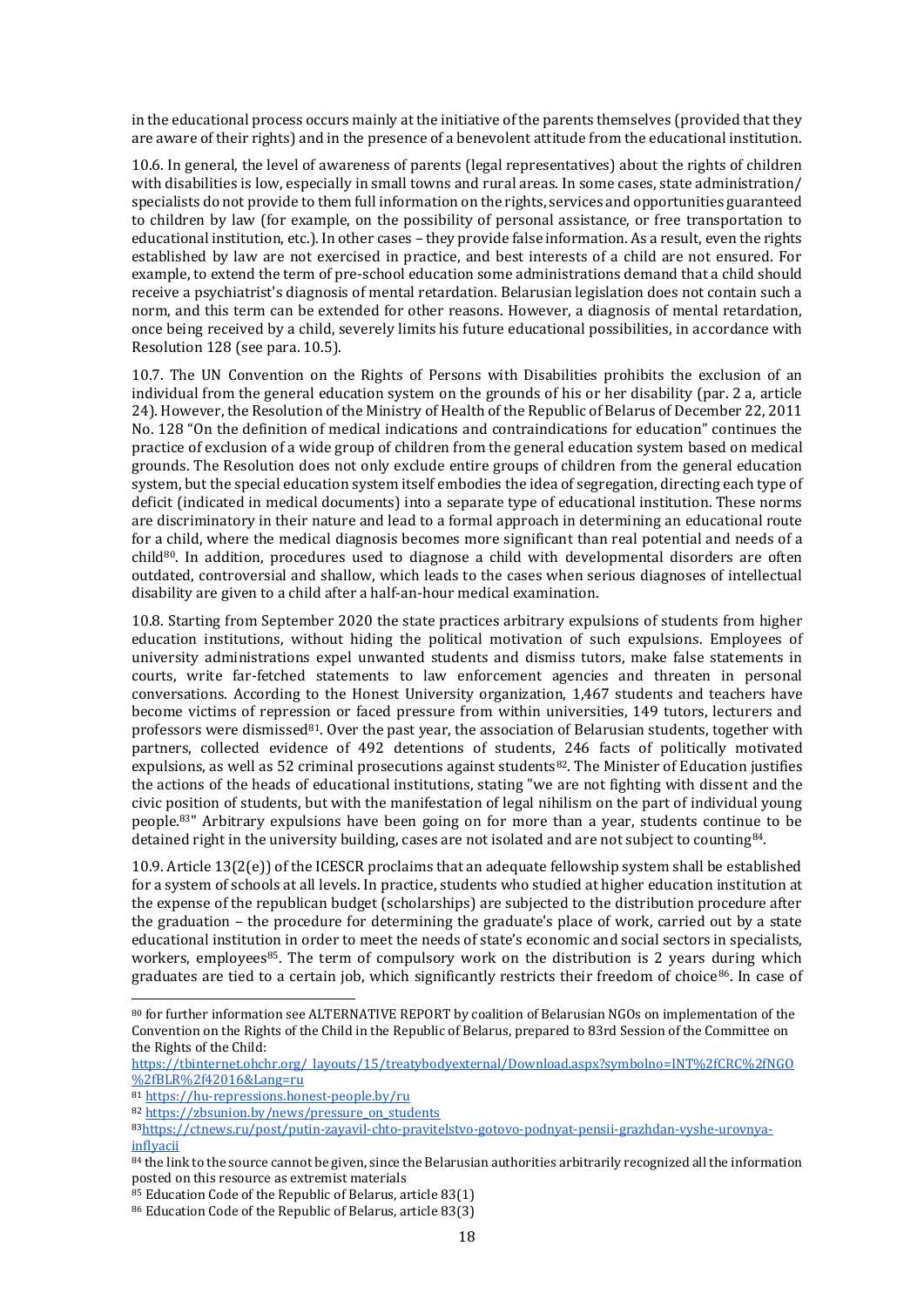refusal to undergo the distribution procedure, the amount of compensation is collected from graduates in court proceedings, which often exceeds many times the tuition fee set for students who pay for their studies at a higher education institution at their own expense (often the amount of compensation reaches 10000-15000 euros)87.

## <span id="page-18-0"></span>**Cultural rights**

## <span id="page-18-1"></span>*Access to education in native language (Question 29)*

11.1. Despite the fact that state recognizes Russian and Belarusian as the two official languages under the Constitution of the Republic of Belarus, the percentage of children studying in the Belarusian language dropped from 12.1% in the 2014/2015 academic year to 10.1% in the 2020/2021 which reflects the inequality of the two languages in the education system $88$ .

11.2. About 11% of school-age Roma children do not attend school because their parents do not insist on this, for their poor in-class performance, and due to the insufficient resources in their families to buy school clothes and supplies<sup>89</sup>. In 2017, the Committee on the Elimination of Racial Discrimination made it visible for Belarusian authorities with a recommendation to ensure that all children, including Roma children, are able to exercise their right to inclusive and qualitative education<sup>90</sup>. Despite the fact that the Polish minority is the second largest in Belarus and amounts to about 294,000 people, only about 1% of their children receive education in their native Polish language. The authorities restrict the presence of Polish teachers, citizens of the Republic of Poland, who work in public schools as volunteers. Statistics of children studying in their native language are not published and are not available to experts from the civil sector, including from organizations of national minorities.

#### *Violations in the sphere of the realization of cultural rights and human rights in relation to cultural figures*

11.3. The years 2020-2021 were a time of unprecedented pressure on cultural figures for the entire period of independence of the Republic of Belarus. According to the Belarusian PEN Center, 600 cases of human rights violations against cultural figures were recorded in 2020. At the end of 2020, human rights activists recognized 169 people political prisoners. Among them, 15 people are cultural figures. Violations affected more than 500 cultural figures, 27 organizations and cultural institutions (theaters, philharmonic societies, educational institutions in the field of culture: Academy of Art, Conservatory, University of Culture). According to open and public data alone, 130 people were dismissed from state cultural institutions in 2020. The reason for the dismissals is the persecution for dissent against people who openly expressed disagreement during the 2020 presidential election. The practice of banning Belarusian performers from performing in Belarus has resumed ("black lists" of performers who are prohibited from allocating places for performances in public and private concert halls and venues). Concerts on the streets, in courtyards, cafes and clubs are recognized as prohibited mass events, performers and spectators themselves are held responsible for participation and are punished with administrative arrest<sup>91</sup>.

11.4. In 2021, the level of repression against cultural figures has increased compared even with 2020. According to the Belarusian PEN Center, 1,445 human rights violations cases against cultural figures were recorded in 2021, violations affected at least 635 people. By the end of 2021, human rights activists recognized 962 people as political prisoners. Among them there are 70 cultural figures: writers, poets, artists, musicians, cultural managers. In 2021, the Belarusian authorities launched a campaign to liquidate public organizations. It is reliably known about at least 20 public (non-profit) cultural organizations that were closed in 2021. Among them are the Belarusian PEN Center, the Belarusian Language Association, the Belarusian School Association, the Writers' Union. Only in 2021 we can confirm at least 250 facts of dismissals of cultural figures from state cultural institutions for dissent. The dismissals affected employees of the Philharmonic society, theaters, musicians of state

[otrabotki/;](https://www.intex-press.by/2018/06/05/chto-grozit-molodomu-spetsialistu-pri-otkaze-ot-obyazatelnoj-otrabotki/)[https://citydog.by/post/raspred-ask/;](https://citydog.by/post/raspred-ask/)<https://www.currenttime.tv/a/30459903.html>

- 89 [http://romaintegration.by/?page\\_id=7](http://romaintegration.by/?page_id=7)
- <sup>90</sup> CERD/C/BLR/CO/20-23, para 23-24

<sup>87 &</sup>quot;The Regulation on the procedure for reimbursement to the republican and (or) local budgets of funds spent by the state on the training of a highly qualified researcher, specialist, worker, employee" was approved by Resolution of the Council of Ministers of the Republic of Belarus No. 821 on 22.06.2011; [https://www.intex](https://www.intex-press.by/2018/06/05/chto-grozit-molodomu-spetsialistu-pri-otkaze-ot-obyazatelnoj-otrabotki/)[press.by/2018/06/05/chto-grozit-molodomu-spetsialistu-pri-otkaze-ot-obyazatelnoj-](https://www.intex-press.by/2018/06/05/chto-grozit-molodomu-spetsialistu-pri-otkaze-ot-obyazatelnoj-otrabotki/)

<sup>88</sup> <https://www.intex-press.by/2021/07/20/skolko-shkolnikov-obuchaetsya-na-belorusskom-yazyke/>

<sup>91</sup> https://penbelarus.org/2021/01/28/bez-prava-na-kulturu-belarus-2020.html